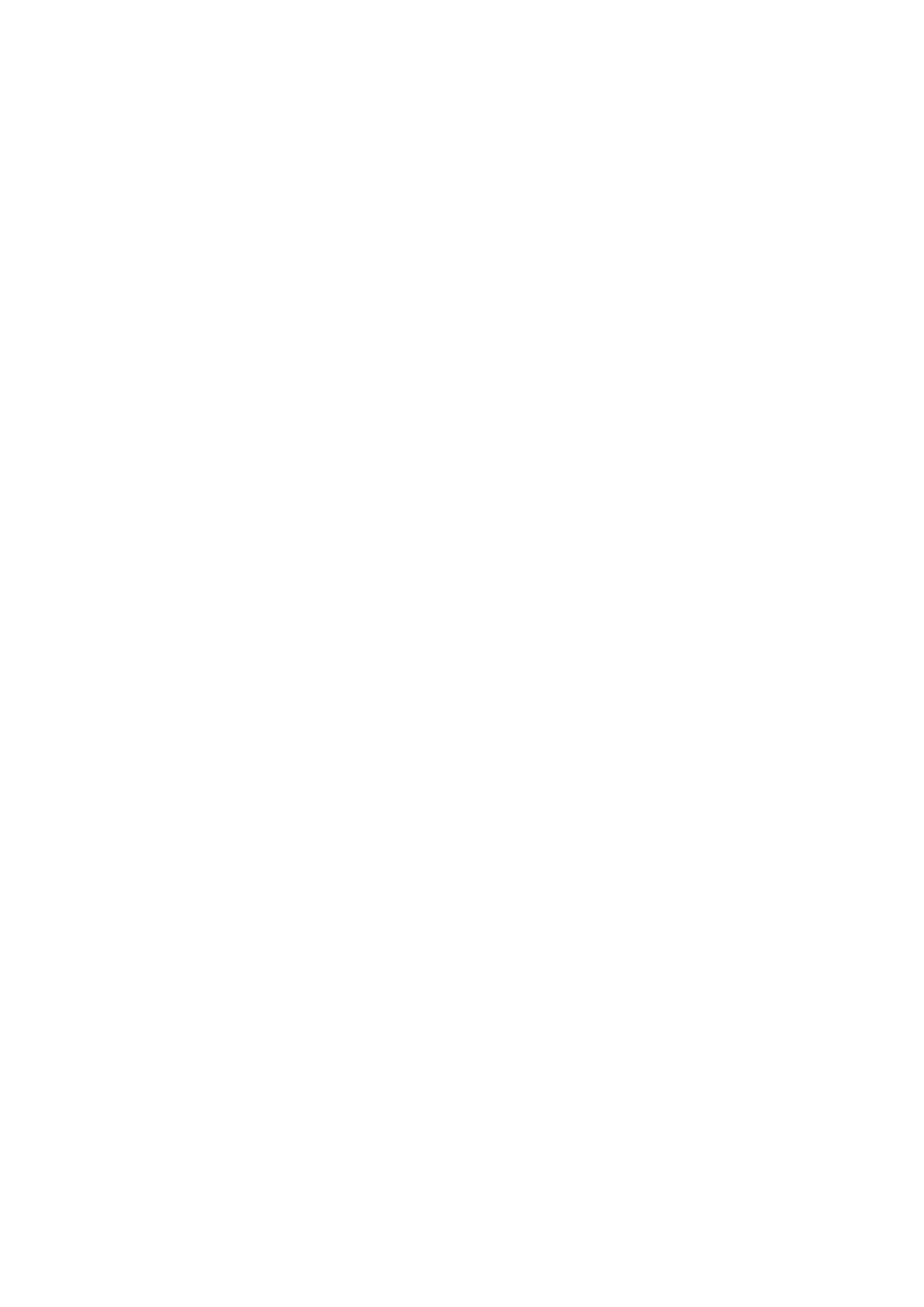European University Institute **Robert Schuman Centre for Advanced Studies Global Governance Programme**

**Assessing the policy framework in pastoral areas of Asia**

Michele Nori

RSC Policy Paper 2022/04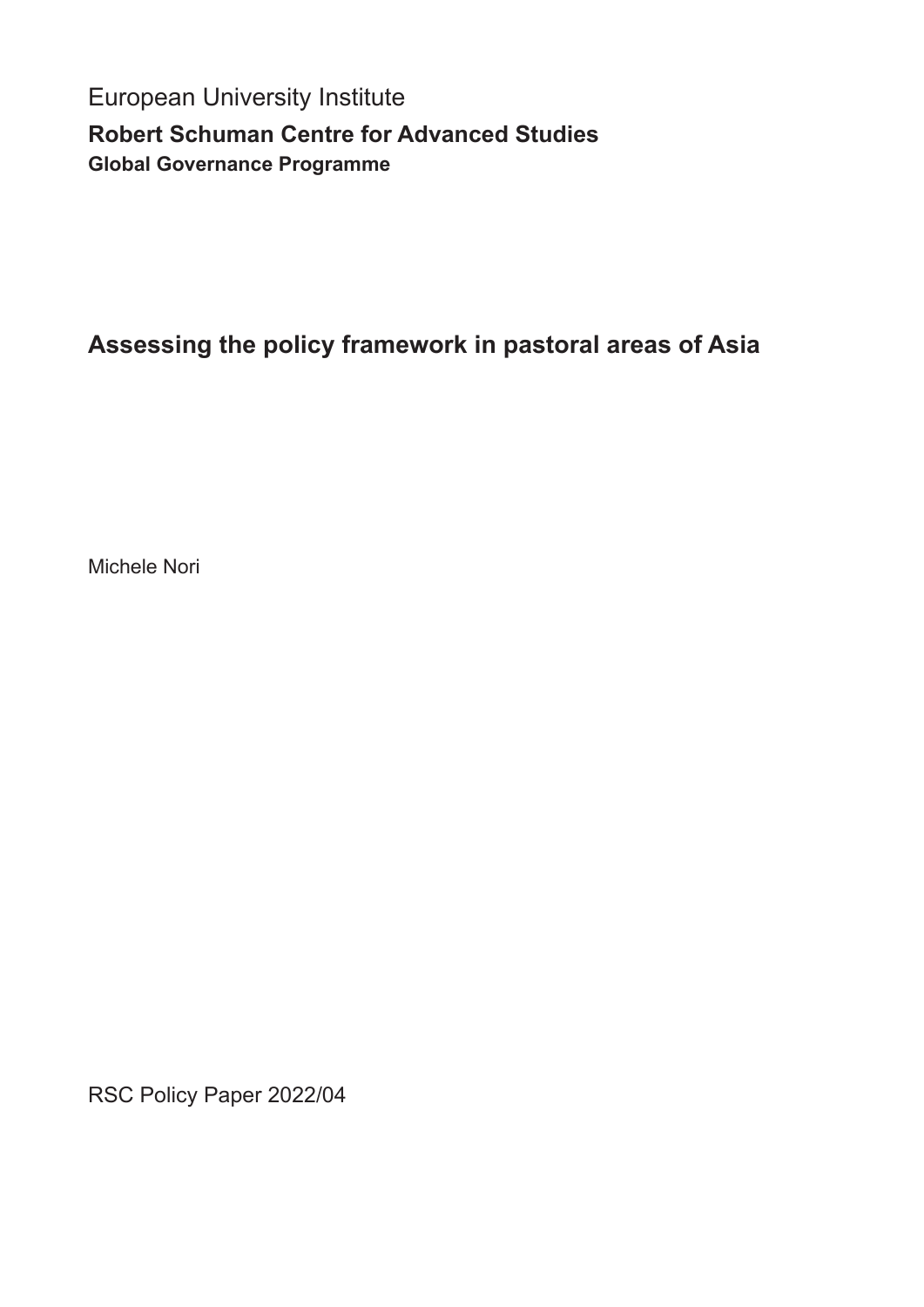This work is licensed under the [Creative Commons Attribution 4.0 \(CC-BY 4.0\) International](https://creativecommons.org/licenses/by/4.0/) [license](https://creativecommons.org/licenses/by/4.0/) which governs the terms of access and reuse for this work.

If cited or quoted, reference should be made to the full name of the author(s), editor(s), the title, the series and number, the year and the publisher.

ISSN 1830-1541

© Michele Nori, 2022

This work is licensed under the [Creative Commons Attribution 4.0 \(CC-BY 4.0\) International](https://creativecommons.org/licenses/by/4.0/)  [license](https://creativecommons.org/licenses/by/4.0/) which governs the terms of access and reuse for this work.

Published in March 2022 by the European University Institute. Badia Fiesolana, via dei Roccettini 9 I – 50014 San Domenico di Fiesole (FI) Italy [www.eui.eu](http://www.eui.eu)

Views expressed in this publication reflect the opinion of individual author(s) and not those of the European University Institute.

This publication is available in Open Access in [Cadmus,](https://cadmus.eui.eu ) the EUI Research Repository



With the support of the Erasmus+ Programme of the European Union

The European Commission supports the EUI through the European Union budget. This publication<br>reflects the views only of the author(s), and the Commission cannot be held responsible for any use which may be made of the information contained therein.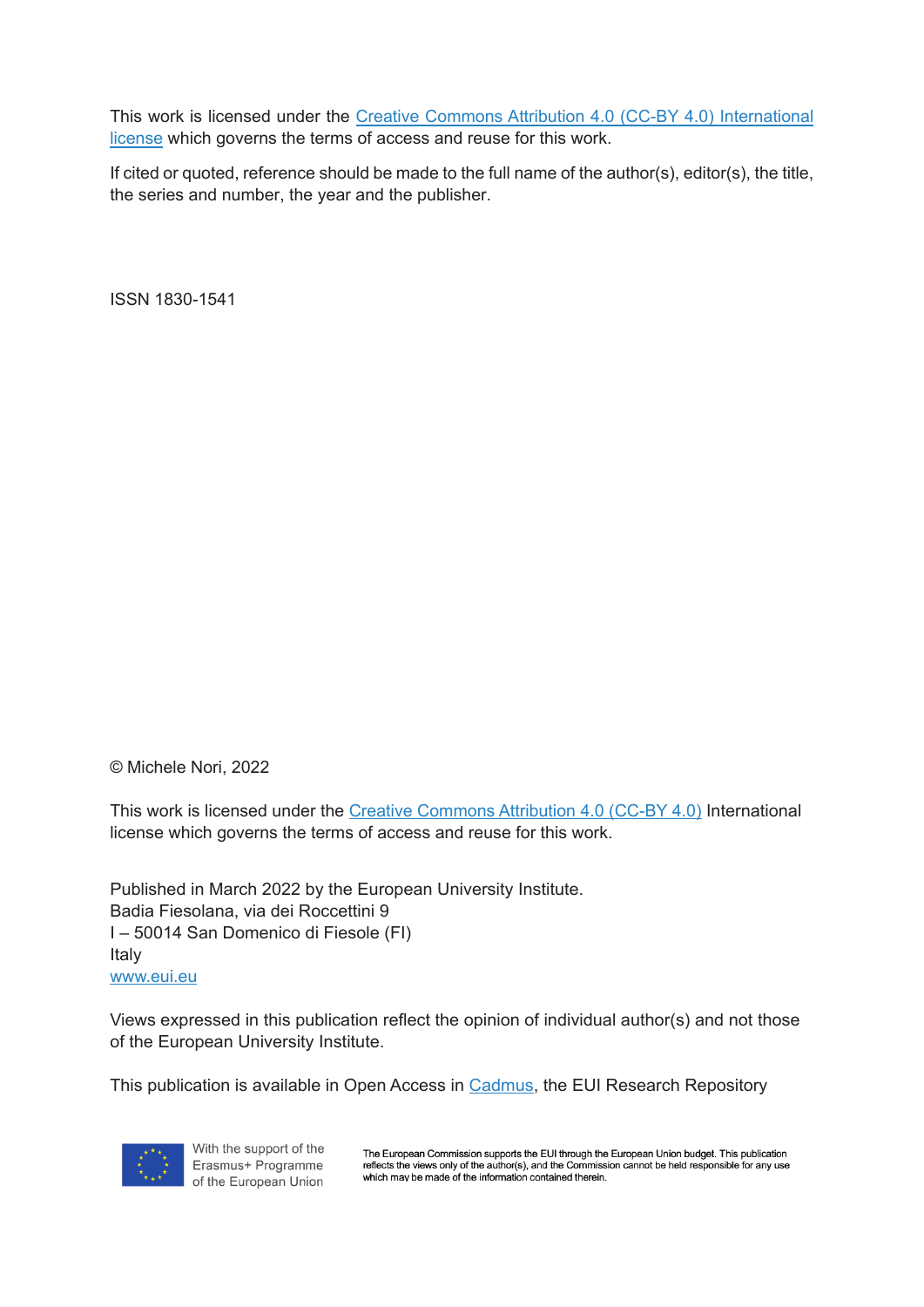## Robert Schuman Centre for Advanced Studies

The Robert Schuman Centre for Advanced Studies, created in 1992 and currently directed by Professor Erik Jones, aims to develop inter-disciplinary and comparative research on the major issues facing the process of European integration, European societies and Europe's place in 21st century global politics.

The Centre is home to a large post-doctoral programme and hosts major research programmes, projects and data sets, in addition to a range of working groups and ad hoc initiatives. The research agenda is organised around a set of core themes and is continuously evolving, reflecting the changing agenda of European integration, the expanding membership of the European Union, developments in Europe's neighbourhood and the wider world.

For more information:<http://eui.eu/rscas>

The **Policy Paper** Series of the Robert Schuman Centre for Advanced Studies complements its Working Papers Series. This series aims to disseminate the views of a person or a group on a particular policy matter, specifically in the field of European integration.

The European University Institute and the Robert Schuman Centre for Advanced Studies are not responsible for the proposals and opinions expressed by the author(s).

The aim of the Robert Schuman Centre for Advanced Studies is to contribute to the public debate by offering views and opinions on matters of general interest.

The EUI and the RSC are not responsible for the opinion expressed by the author(s).

## The Global Governance Programme

The Global Governance Programme is one of the flagship programmes of the Robert Schuman Centre. It is a community of outstanding professors and scholars, that produces high quality research and engages with the world of practice through policy dialogue. Established and early-career scholars work on issues of global governance within and beyond academia, focusing on four broad and interdisciplinary areas: Global Economics, Europe in the World, Cultural Pluralism and Global Citizenship.

The Programme also aims to contribute to the fostering of present and future generations of policy and decision makers through its executive training programme: the Academy of Global Governance, where theory and 'real world' experience meet and where leading academics, top-level officials, heads of international organisations and senior executives discuss on topical issues relating to global governance.

For more information:<http://globalgovernanceprogramme.eui.eu>







shed to the European Pa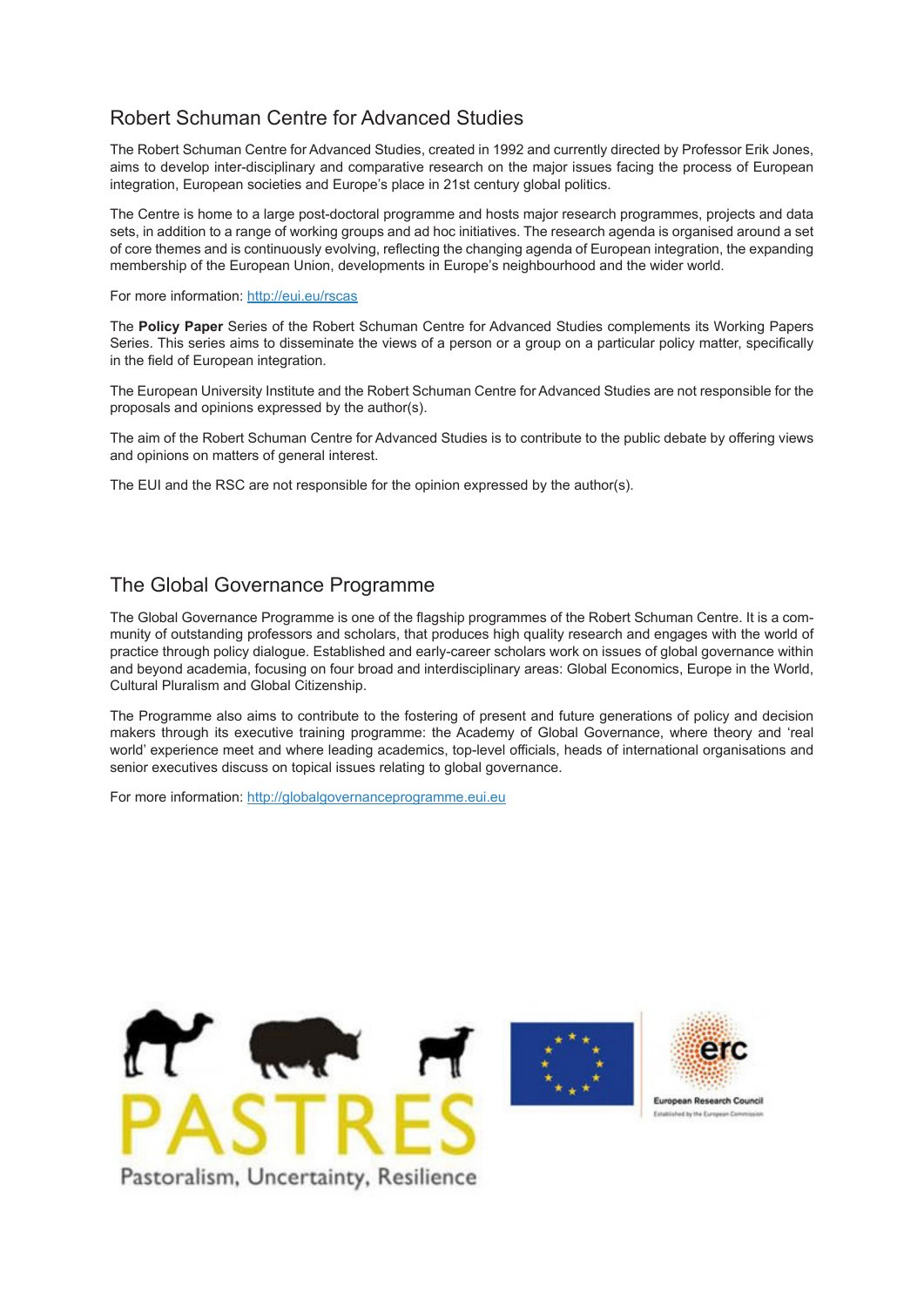## **Abstract**

Pastoralism in Asia features a variety of agro-ecological and socio-cultural settings. From Russian Siberia to Indian drylands, the continent is home to large and diverse pastoral territories and communities. Policies and legislation regulating rangeland governance and livestock production are of great concern in the region, as they affect the livelihoods of significant parts of the population. Herding communities across the continent are also highly heterogeneous in their historical trajectories, and socio-political institutions; during the twentieth century, Asian rangelands underwent important political reconfigurations that brought specific consequences for the territories and lives of pastoralists. The Socialist and the capital-intensive Green revolutions that have characterised the recent history of different portions of the region with the goal of modernising agricultural systems have generated significant and differentiated forms of uncertainty for most rural communities.

Agrarian reforms, large-scale infrastructure, subsidy and loan schemes, along with integration into market dynamics, have been instrumental in supporting the stabilization of livestock production and the sedentarisation of herding communities, as part of their broader incorporation into the global economic and political arena. The overall impact has been one of widespread dispossession, dislocation, and marginalization, forcing pastoralists to reconfigure herd management and mobility strategies, and to constantly negotiate their access to grazing resources, market options, and income opportunities, including through land use conversion and migration.

This review of past and evolving policy frameworks in different parts of Asia shows that, despite contrasting differences in ideological perspectives and development trajectories, the dismantling of pastoral resource management has always been purported as a prerequisite for modernisation, through the multiple and divergent agendas of increasing livestock production, preserving rangeland ecosystems and improving local welfare. However, the engagement with State- and market-driven dynamics has rarely been favourable to pastoralists. The political and institutional uncertainty resulting from these approaches has contributed substantially to altering patterns of resource governance for local communities, who have been seldom invited to participate in policy planning and societal debates, even though their livelihoods, land and livestock are often the primary focus of development programmes and modernisation strategies.

## **Keywords**

Pastoralism; uncertainty; agriculture; food security; rangelands; Asia.

This paper is part of a series of the Robert Schuman Centre, Global Governance Programme looking at the framing of policy around pastoralism in different regions of the world.

The writing of this paper was funded through a European Research Council Advanced Grant to [PASTRES \(Pastoralism, Uncertainty, Resilience: Global Lessons from the Margins\)](https://pastres.org/), Grant number 740342.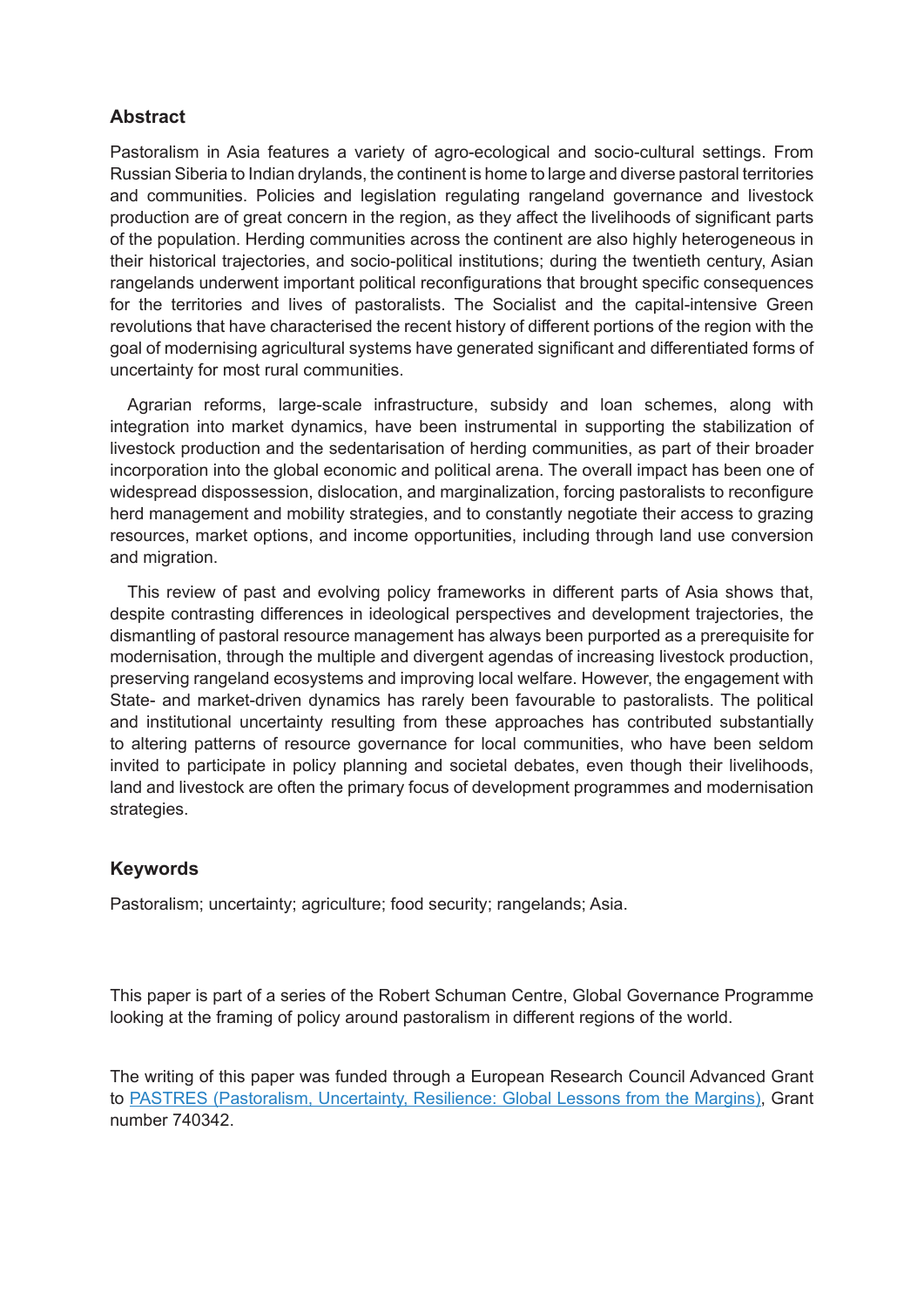

Herding on the Tibetan plateau. Credit: M. Nori, PASTRES 2019

## **Contents**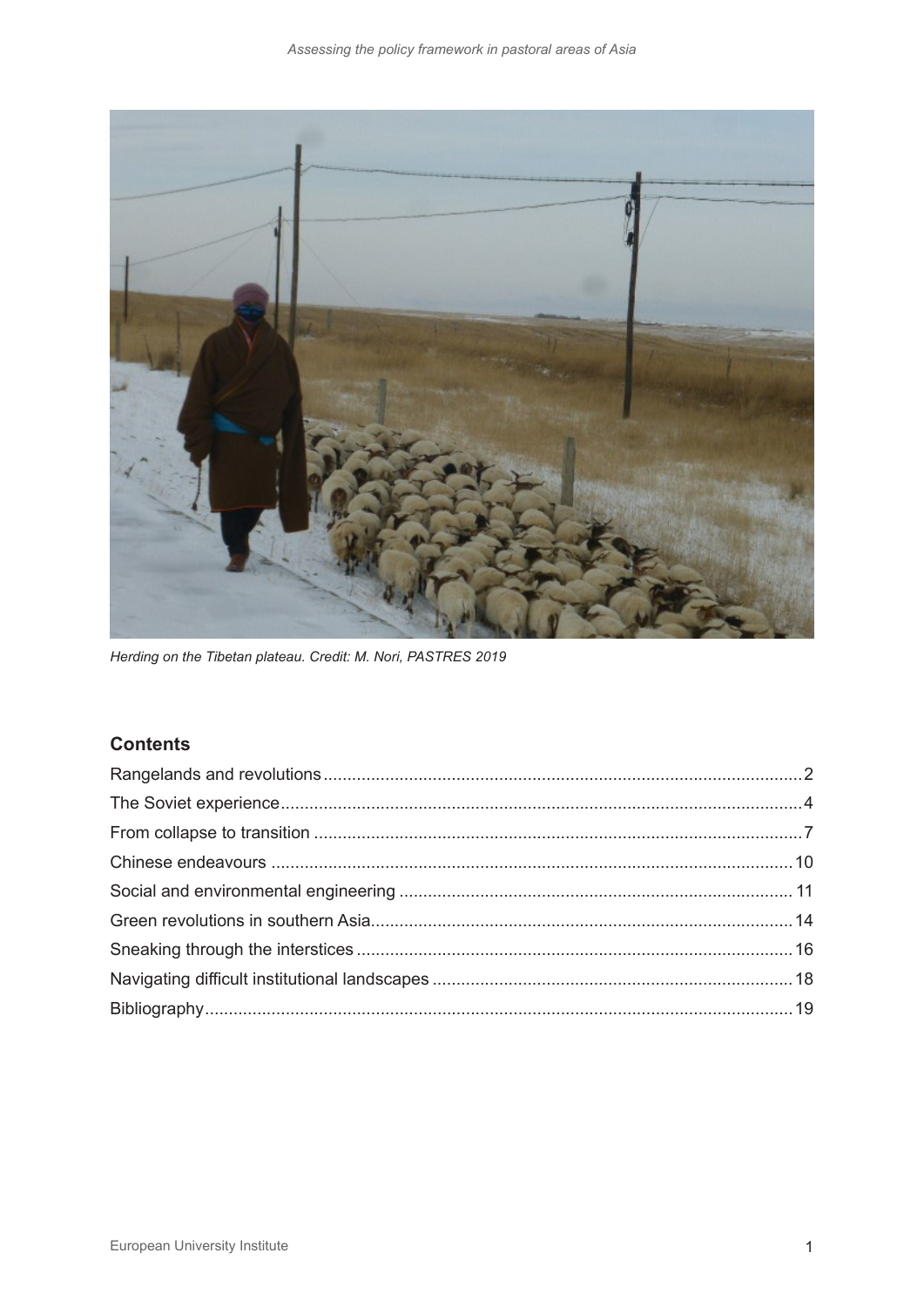#### <span id="page-7-0"></span>**Rangelands and revolutions\***

Stretching from the borders of eastern Europe to the Indian and Pacific Oceans, Asia features a variety of agro-ecological and socio-cultural settings. The continent includes Russian Siberia with the largest rangelands, China with the highest number of pastoral people, and India with the largest livestock population (Kerven and Behnke, 2011; Jenet *et al.*, 2016). From the Hindu Kush Himalayas and the Altay and Pamir ranges to the Tibetan and Deccan plateaux, the Siberian steppes, and the Gobi and Thar deserts, Asia hosts large and diverse pastoral populations. These communities are highly heterogeneous in terms of ethnic identity, cultural heritage, religious beliefs, historical trajectories, and socio-political institutions, while their livelihoods feature a mix of extensive livestock-keeping with seasonal migrations to pastures and expanding agricultural farmlands.

During the twentieth century Asian rangelands have undergone political revolutions that brought specific consequences for pastoralists' lives and territories. Most pastoral populations in central Asia were incorporated into the socialist economies of the Soviet Union and Communist China. The foundations of pastoralists' institutional frameworks have been deeply challenged; land, labour, and livestock have been collectivised and their management largely centralised. Far from stabilising and standardising agricultural systems, these institutional arrangements to modernise production have generated significant and differentiated forms of uncertainty for rural communities across Asia. These patterns became more divergent as the two systems ventured disparately into a market economy. Community networks and traditional arrangements have mostly operated to survive State rigidity changes or collapse and deal with the emergence of new interests and actors.

In South Asia, policy efforts have almost never directly addressed the livelihoods of pastoral communities, except for grabbing their land for nature reserves, forest plantations, and, most importantly, their conversion into irrigated farmlands. Large-scale infrastructure schemes and input-based forms of development have supported the Green Revolution, which long aimed at increasing and stabilising productivity and settling people in southern Asia drylands. The overall impact on herding communities has been one of dispossession, dislocation, and widespread marginalisation, forcing pastoralists to reconfigure herd management and mobility strategies and continuously negotiate their access to grazing resources (Agrawal and Saberwal, 2004; Kavoori, 2007; Maru, 2020; Scoones, 2021).

Whereas the State presence has consistently weakened in central Asian rangelands following the collapse of the Soviet experience, it remains evident in pastoral area of China and India, although with different dynamics and through diverse patterns. In most countries previously part of the Soviet systems, the State today plays a minor role in regulating or assisting agriculture and rural development, and pastoralists are engaging in domestic and regional trade in a quite liberalised market environment. By contrast, herding communities in China still face the uncertainties generated by a centralised institutional setting that aims to manage land, people and livestock through evolving legislative measures, public subsidies, and investment schemes. The evolving policy framework in South Asia is different: India and Pakistan are moving away from a post-colonial perspective and legislation, where pastures are managed by foresters and pastoralists are classified among tribal groups. While policy approaches and legislation have changed, pastoralists remain largely neglected in the institutional set-up in all regions.

Acknowledgments: We would like to thank for their contributions Ian Scoones, Gongbuzeren, Tsering Palden, Aniruddh Sheth, Natasha Maru, Rashmi Singh, Ilse Köhler-Rollefson, Michaël Thevenin.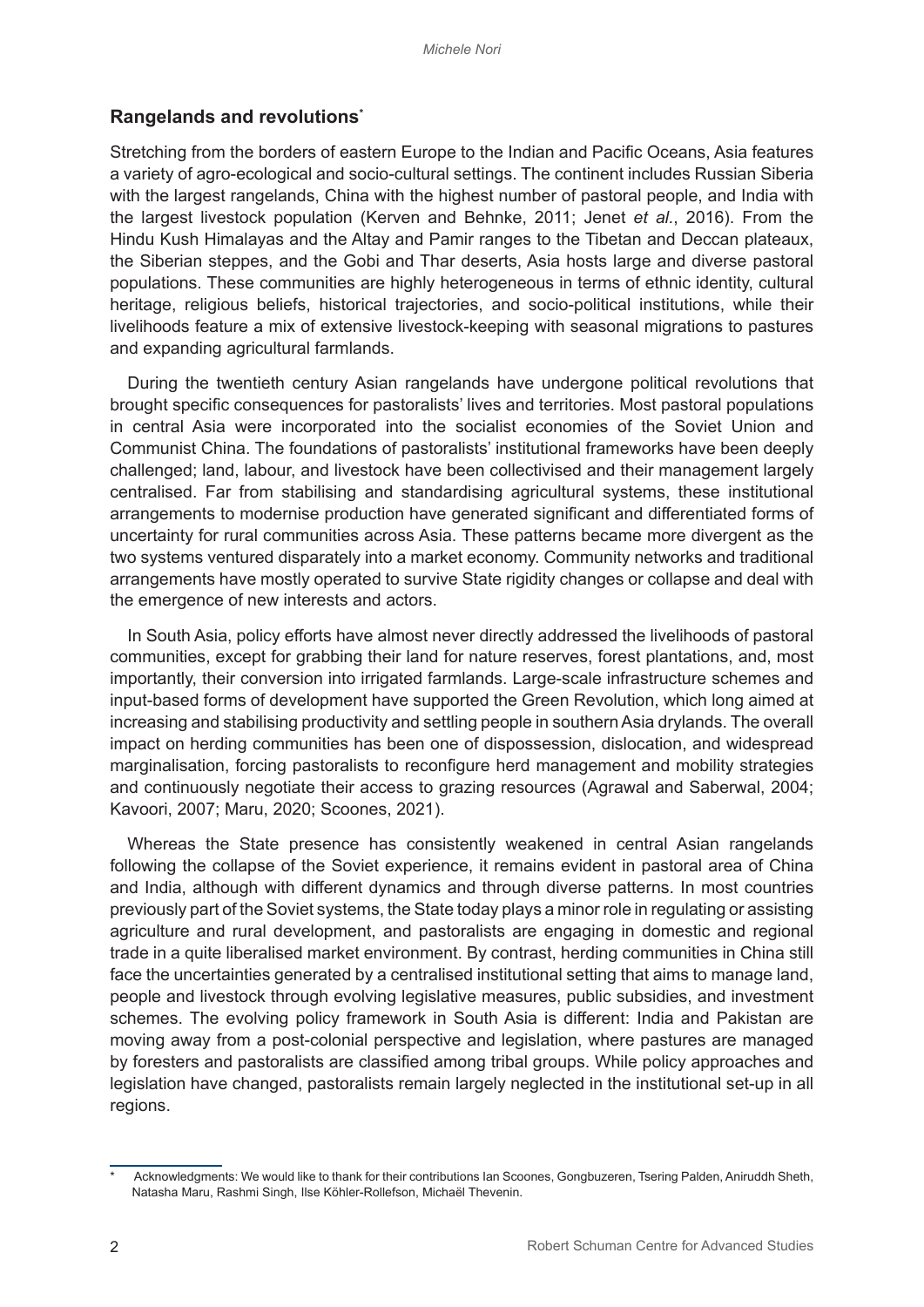The ongoing **integration of pastoral economies into national and global markets** is very dynamic in most countries, as new opportunities emerge from local demographic changes, as well as from shifting socio-economic and cultural patterns, with the picture differing from one context to another. Demand for pastoral products is growing; relatively good domestic prices for meat and dairy products allow rangeland dwellers to generate income while continuing to subsist on the food provided by their animals (Kerven, 2006; Bruun and Narangoa, 2011). Animal fibres in the form of sheep wool, goat cashmere and pashmina, and camel hair often also provide significant income to pastoralists.

#### **BOX – Cash from cashmere**

Livestock products are by far the main item of agricultural exports for Mongolia, with cashmere playing a major role. Over the past decade, sales of cashmere have become the single largest source of income for a large portion of Mongolian livestock farmers and a principal source of livelihood for Mongolia's poor herding communities. Since the transition to a market economy, goat numbers more than tripled from 5.1 million in 1990 to 18.3 million heads in 2007 due to the attractive price of cashmere, leading to unsustainable grazing pressures on the Mongolian rangelands.

China is also establishing itself as a major exporter of cashmere, mostly produced from goats raised in the northern and western rangelands. A main contributor to the economy of Tibetan herding communities, cashmere has altered the balance between sheep and goats in the region. Together with pashmina, cashmere is also a relevant source of income for herders in northern India (Kerven, 2006; Singh *et al.*, 2013; Mitra *et al.*, 2013).

Major political reconfigurations, institutional evolutions, and increased market pressures challenge the customary mechanisms governing the management of natural resources, with consequences on rangeland conditions (Nori, 2008; Yu and Farrell, 2016; Li *et al.*, 2018). Moreover, the central Asian and Hindu Kush mountains, the Tibetan plateaux and Mongolia are indicated amongst the regions most affected by climate change dynamics, with foreseeable impacts on rangelands. As arid ecosystems are broadly more sensitive to marginal climatic variations, the implications for pasture potentials – and thus on livestock performances – can be significant even in the short term (IPCC, 2014; ICIMOD, 2014). As discussed below, the implications of local institutional arrangements on rangeland conditions are a major area of concern in the region (Nori and Davies, 2007; Kreutzmann, 2012; Zhang *et al.*, 2018).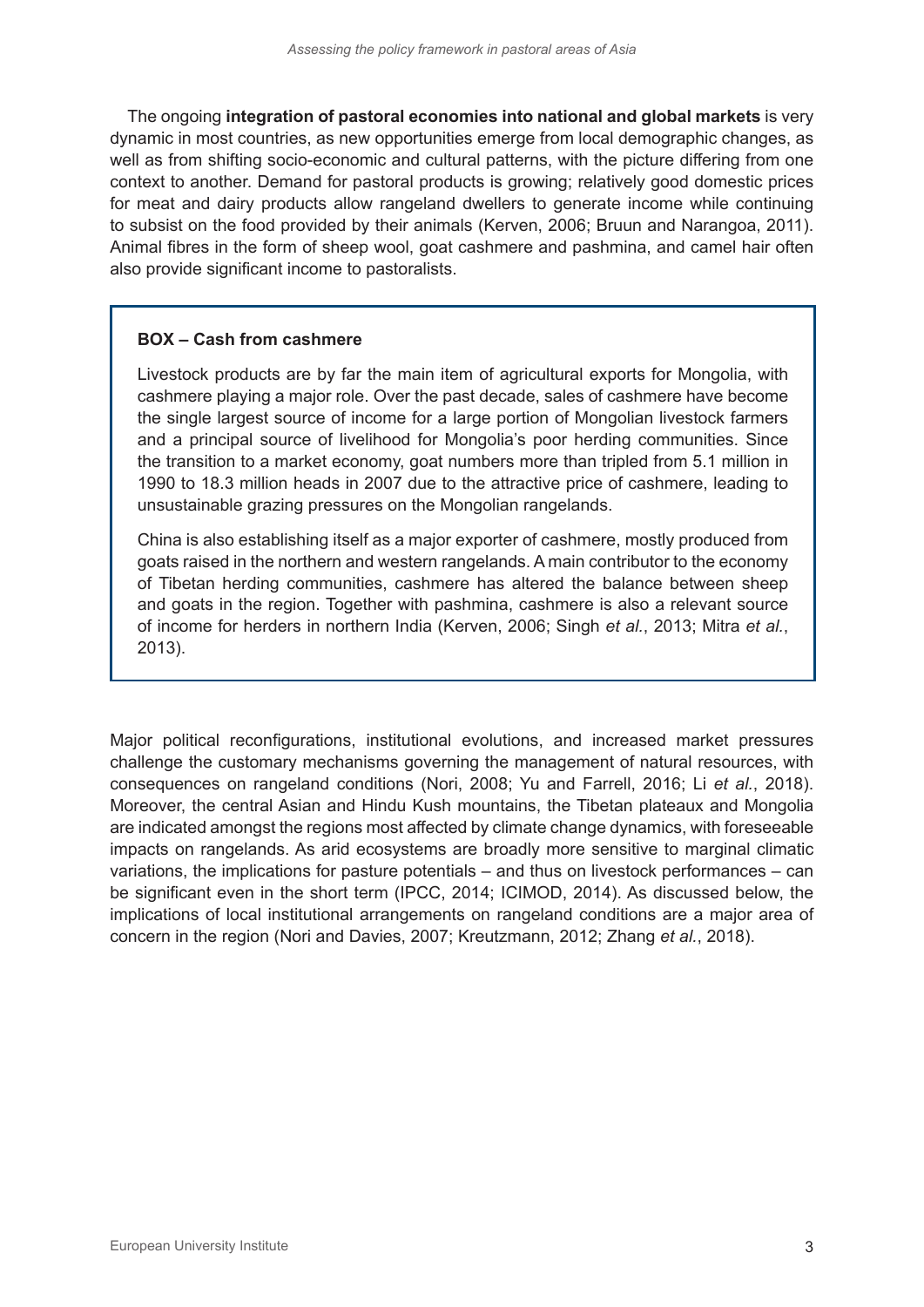#### <span id="page-9-0"></span>**BOX – Institutions and environmental dynamics**

Sneath (1998) provides an interesting comparison of how the different political settings influenced herders' capacities to implement pastoral resource management under diverse political environments in Asia – and the effects of each on rangeland conditions and pastoralists' livelihoods. The study area crosses northern China, Mongolia, and southern Siberia. Satellite imagery assessments of grassland degradation under the respective property regimes revealed large differences in degradation processes. Grazing resources in Mongolia – which has allowed pastoralists to continue community land control and customary institutional arrangements, involving large-scale movements between seasonal pastures – were much less degraded than those administered through Russian and Chinese policies shaped by State-owned agricultural collectives, large-scale fencing, and permanent settlements.

In the sections that follow, we analyse the evolving socio-political processes and institutional structures characterising resource access and use in different Asian contexts. We also examine the implications for the socio-economic circumstances and livelihood conditions of pastoralist communities and the rangelands they inhabit.

#### **The Soviet experience**

Central Asian (CA) populations have faced specific uncertainties from the impact of geopolitical and economic transformations triggered by the dissolution of the Soviet system. Livelihood transformations in the aftermath of the Soviet experience have been particularly dramatic for the heterogeneous community relying on extensive livestock breeding as a main economic asset. This pattern differs from those of other pastoralists in Asia dealing with a shifting policy framework which, despite its inconsistencies, maintained a degree of State support and market control (Steinmann, 2012; Kerven *et al.*, 2016; Robinson *et al.*, 2017).

The vast and diverse grasslands covering most of CA are characterised by high temporal and spatial variability and important inter-annual variations. Under such conditions, extended patterns of mobility and flexibility are relevant in making pastoral resource management feasible and sustainable, supporting the most effective use of vegetation productivity and avoiding harsh winter extremes (Fernández-Giménez, 2002; Turner, 2011; Robinson *et al.*, 2017). During the Soviet period, policies and legislation governing pastoral resources were fairly homogeneous as land and livestock were under State control and managed collectively, while cross-border movement of animals, products, and people was not problematic.

After an initial period when collectivisation in State livestock farms was also associated with sedentarisation – basically until the onset of the second world war – herds movement to graze natural pastures when and where possible was tolerated, as herders' knowledge and skills proved more effective than those of hard scientists (Kerven *et al.*, 2021). State technology and investments were at times put at the service of local pastoral mobility and herd management in forms of 'industrialised nomadism' – highly subsidised but quite productive (ibid.). Though relatively effective, the State livestock farms were complex and costly infrastructure.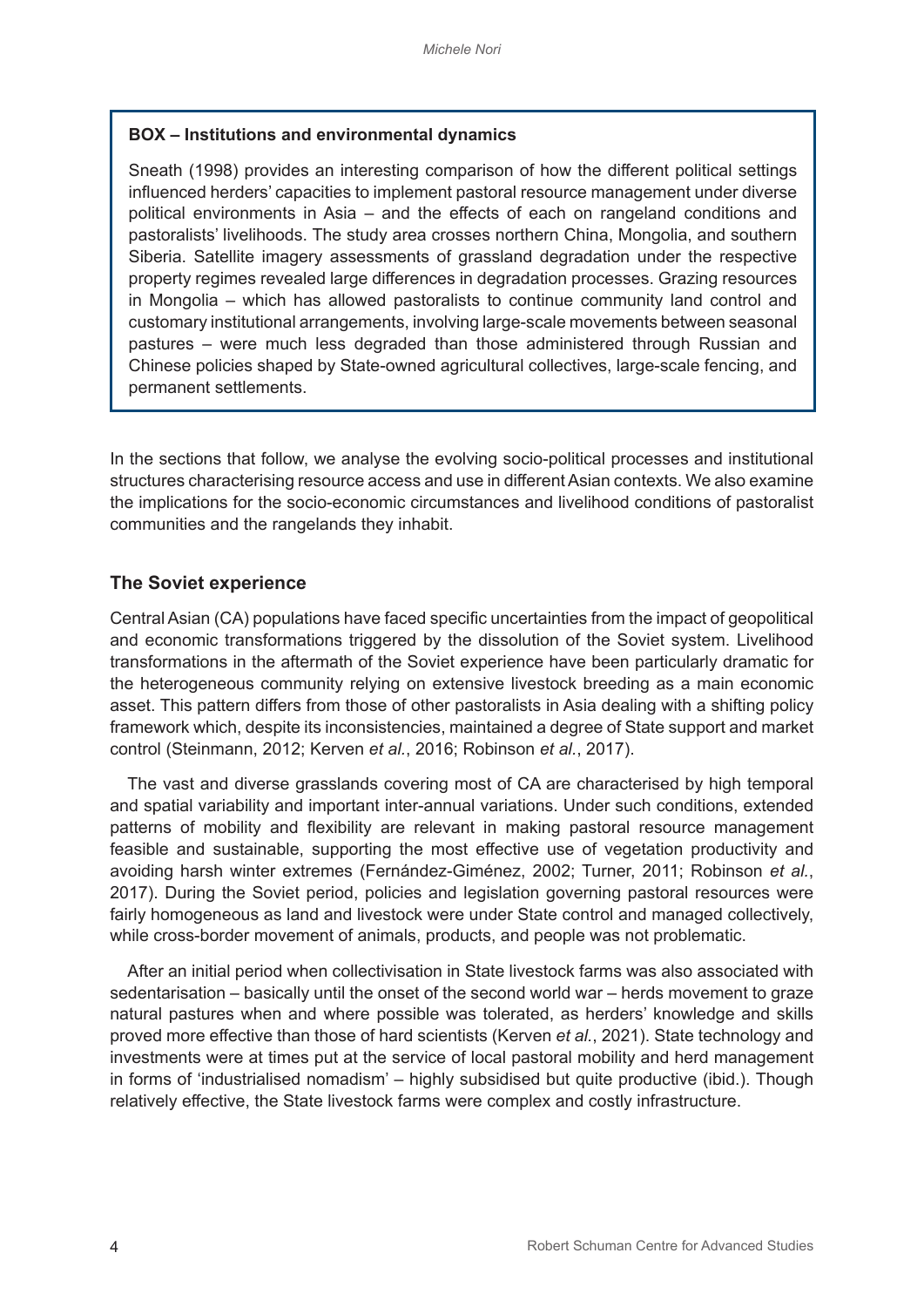#### **BOX – Herd collectivisation and land conversion in Kazakhstan**

Kazakhstan provides interesting insights on the transformations of rural societies during the Soviet period, when institutional changes had direct and intense consequences on economic and ecological conditions. After 1924, collective farms were established around semi-settled villages to favour joint livestock management and herd movements. This was followed by reforms that pushed for enforced sedentarisation of nomadic communities and expropriation of their livestock. The outcomes of such strategy did not take long to manifest: the loss of pastoral mobility and the collapse of the supporting social infrastructure had huge consequences on herd management; winter feeding was in shortage as animals were not taken on transhumance. Livestock numbers plummeted and a period of famine set in, inflicting heavy human losses and triggering an immense exodus of Kazakh nomads. The number of sheep declined from its peak in 1928 to less than one-fifth by the mid-1930s when collectivisation reached full swing. It took until 1958 to offset this loss and reach the same animal levels as thirty years earlier (Kreutzmann, 2013a; Kerven *et al.*, 2021).

Eventually the social and economic costs of managing herds in collective and sedentarised ways were acknowledged as being too high; decades later pastoral mobility was reinstalled and even assisted with developing technologies to recover the national herd (Kerven *et al.*, 2021). Subsequently vast swathes of the Kazakh steppe lands were converted into agricultural fields, triggering large-scale processes of land degradation. From 1954 onwards, the area of agricultural lands used for grain and fodder production in Kazakhstan increased five-fold within less than five years. Most of the land became irreversibly degraded, complementing and intensifying the effects of the disastrous planning and implementation of a multifaceted modernisation strategy (Kreutzmann 2013a).

After the Soviet Union's dissolution, the principles and strategies informing resource access in pastoral areas have followed quite divergent patterns and paces. Almost everywhere livestock have been de-collectivised and transferred to family ownership and control. However, the reconfiguration of institutional arrangements concerning rangelands evolved in more diverse and sophisticated ways in each country's transition to a market economy. Alongside the varied agro-ecological settings, the respective policy agendas account for specific concerns for food production, social justice, or environmental discourses, as well as the degree of the country's economic autonomy and engagement with international agendas. The degree of democracy and the decentralisation of the evolving political landscape have also helped shape land reforms. More recently, climate change dynamics and concerns have also been brought into the picture.

Accordingly, the range of policy trajectories and institutional arrays changes consistently from one country to another, spanning from the persistent presence of the State and central planning principles in regulating resource access to more individualised and exclusive regimes to forms of local devolution (Kerven *et al.*, 2011; Robinson *et al.,* 2012; Robinson *et al.*, 2017). These patterns often blur and intermingle, and formal rules can be overridden by informal arrangements, social networking, and contractual relationships. The degree of consideration of customary structures and consultation with local communities or the inclusion of their claims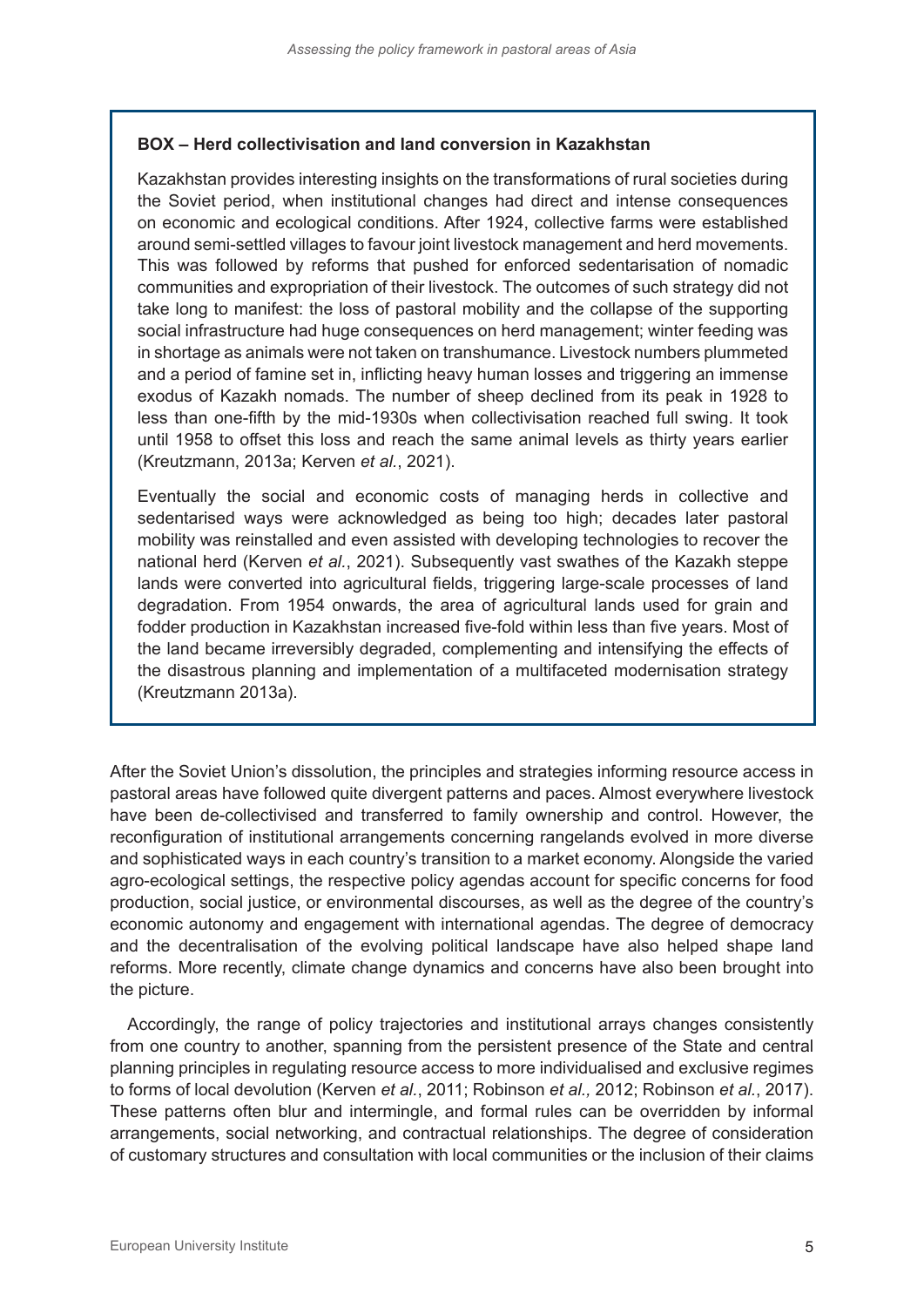in the reconfiguration of the institutional architecture has also been quite diverse (Steinmann, 2012; Robinson *et al.*, 2017).

| Country             | First wave of legislation                                |                                                                                                       | Rangeland-related legislation      |                                                                                  |  |
|---------------------|----------------------------------------------------------|-------------------------------------------------------------------------------------------------------|------------------------------------|----------------------------------------------------------------------------------|--|
|                     | Law                                                      | <b>Provisions</b>                                                                                     | Law                                | <b>Provisions</b>                                                                |  |
| <b>Kazakhstan</b>   | Land Code in<br>2003                                     | Leasing for<br>49 years of<br>privatisation by<br>purchase                                            | Law on Pastures<br>in 2017         | Unclear whilst<br>by-laws remain<br>undeveloped                                  |  |
| Kyrgyzstan          | Resolution 360 in<br>2003                                | Leasing for up to<br>49 years by public<br>auction                                                    | Law on Pastures<br>in 2009         | Common property<br>regime                                                        |  |
| <b>Tajikistan</b>   | Land Code in<br>1996 & Law on<br>Dekhan farms in<br>2009 | Leasing of<br>permanent<br>heritable use                                                              | Law on Pastures<br>in 2013         | Common<br>management,<br>individual leasing<br>and privatisation<br>all possible |  |
| <b>Turkmenistan</b> | Presidential<br>decree 1995<br>Land Code in<br>2004      | Pasture<br>managed by<br>state enterprises,<br>often unregulated<br>in practise for<br>private owners | Law on Pastures<br>in 2015         | Regulated leasing<br>by individuals or<br>groups                                 |  |
| <b>Mongolia</b>     | Land Law in 1994                                         | Camps sites<br>leased, pasture<br>open access                                                         | Draft Law on<br>Pastures (not yet) | Long term lease<br>by herding groups                                             |  |

## **Table 1 – Legislation regarding access to rangelands in central Asian countries**

Source: own elaboration from Robinson *et al.*, 2017.

The pace of the transition of post-Soviet countries to a market economy and the associated de-collectivisation and decentralisation processes were hastened under pressure from international organisations and financial agencies (Spoor and Visser, 2001 – quoted in Kerven *et al.*, 2021). The speed of change affected the ability of institutional structures and actors to adapt to the rapidly changing context. In the policy guidance set during the Soviet period socioeconomic considerations were embedded in the Socialist discourse and managed through rigid centralised governance. The evolving political environment in post-Soviet Asia is influenced by the experiences of other pastoral regions in advocating for more open and flexible institutional arrangements. Specific concerns have been raised about the implications of rangeland governance on the poor and marginal groups, who are paying the social and ecological costs of privatised and exclusionary resource access and ranching systems. The tensions generated by the push and pull dynamics between different approaches have fostered legal and political uncertainty for pastoralists in the region (Steinmann, 2012; Robinson *et al.*, 2017).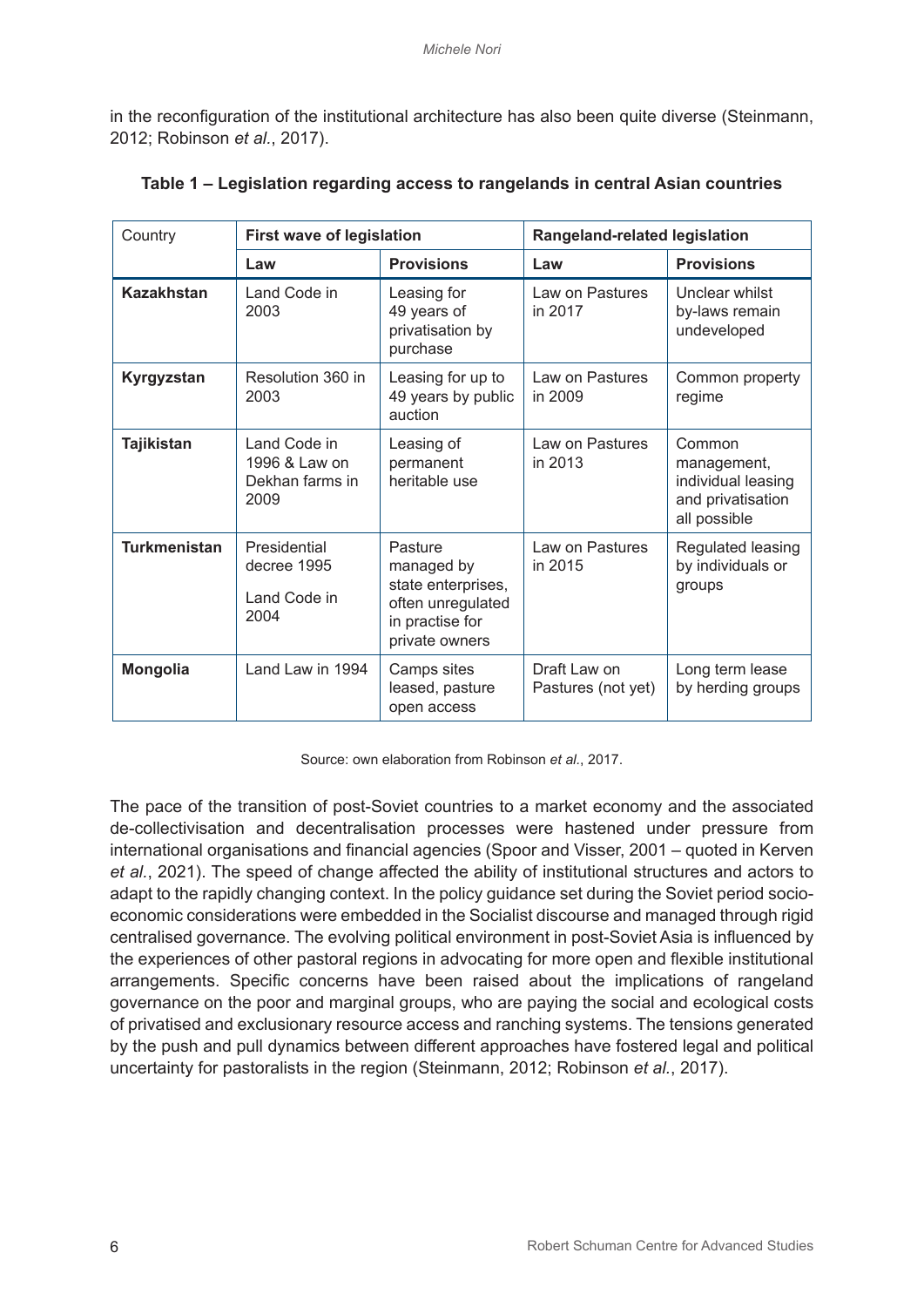#### <span id="page-12-0"></span>**BOX - Hardening borders in Ferghana**

Ferghana is an ethnically diverse valley extending across eastern Uzbekistan, southern Kyrgyzstan, and northern Tajikistan. It plays a crucial role in Central Asia as it represents a strategic hub in the use of natural resources and for communication and trade flows amongst different communities. During the Soviet period this border between Socialist Republics was considered internal and played a relevant role for local livelihoods as inhabitants could cross easily and share infrastructure (Murzakulova and Mestre, 2018).

After 1991, as the Soviet states became independent, the nature of the boundary changed, with different border regimes implemented. All three countries raised claims to the area. Political negotiations were initiated to define its delimitations amid growing uncertainty as the conditions to cross borders transformed dramatically. As tensions mounted, the borders hardened; movement and exchanges were restricted and conflictive relationships escalated, with several incidents reported. Procedures to cross borders were reinforced, increasing friction between communities with the establishment of multiple local enclaves, border patrols, and laying of land mines in some areas. Pastoralists are among those most impacted by these evolutions as transhumance in the region implies seasonal movements of the different communities across the valley. The traditional pattern of sharing pastures is further complicated by the different institutional and legal arrangements on land use implemented by each of the three countries (Murzakulova and Mestre, 2018).

## **From collapse to transition**

Apart from the reconfiguration of rangeland governance, the dissolution of the Soviet regime entailed several other implications for pastoralists in Central Asia. National boundaries have been reinstalled, while public infrastructure was abandoned, with consequences for transnational mobility, supply systems, and trade patterns. The Soviet system had engaged in continuous efforts to stabilise and intensify livestock production through a regional perspective in which countries were interconnected not only in terms of meeting consumer demand, but also in the supply of production inputs, including feed, and marketing livestock products. The breakdown of such an institutional and economic setting, therefore, had dramatic consequences on the region's pastoral economies.

The sudden privatisation of the means of production carried significant impacts on public infrastructure. Large irrigated systems broke down, affecting animal feeding systems. Transport networks fell into disrepair, curtailing access to remote pastures, especially in inner mountainous areas (Kerven *et al.*, 2012). Transnational trade in the region has remained vibrant as it serves to link the economic potentials of different countries while maintaining degrees of regional integration. However regional and national marketing systems that were previously centrally managed by State agencies, collapsed, giving rise to unregulated private enterprises, particularly in the livestock trade, whose control has been taken over by powerful market agents and commercial networks (Kerven, 2006).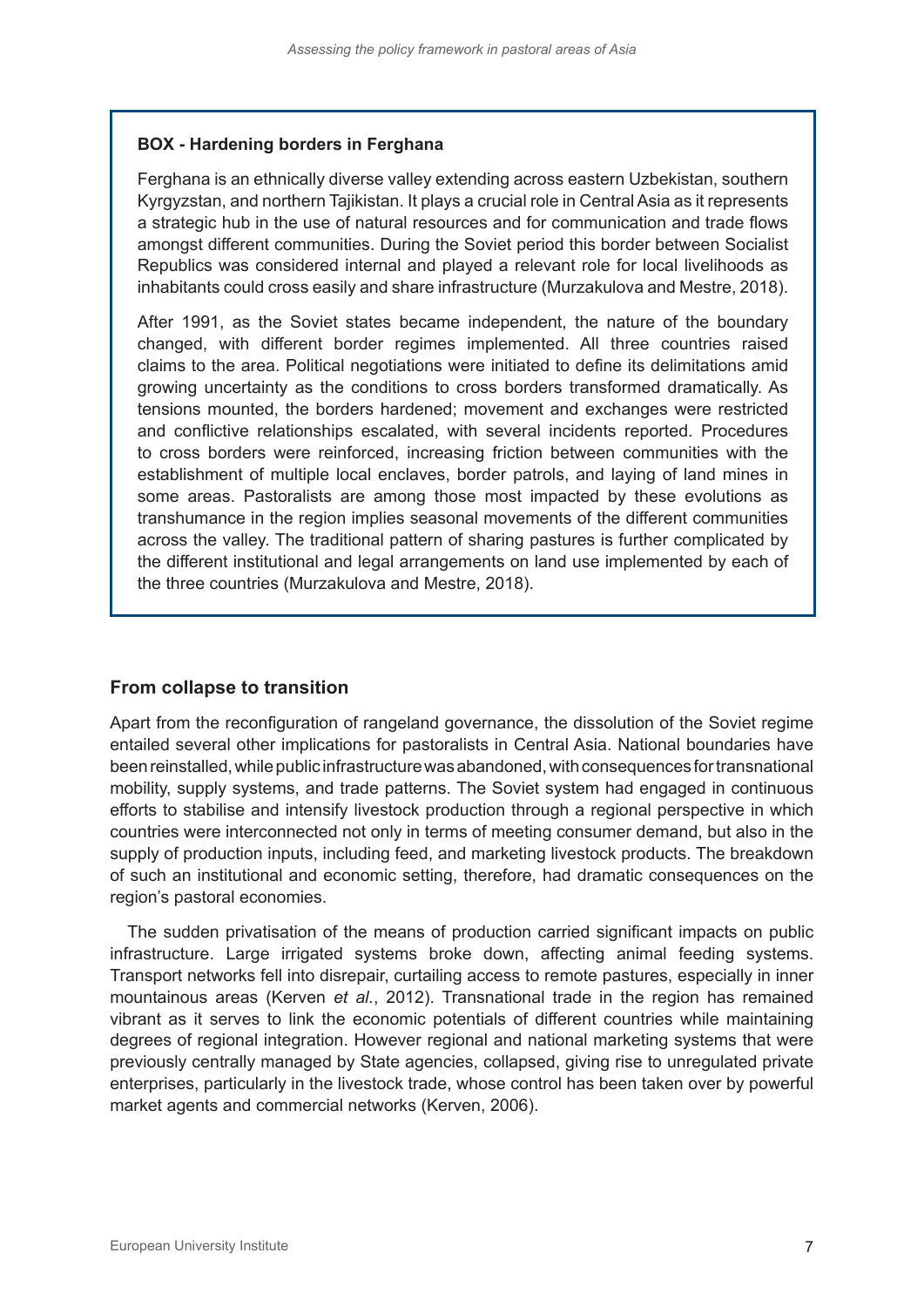#### **BOX – Transnational trade flows**

Kerven 2006(:6) reports many examples of trade in livestock and animal products on a regional scale: yaks and cattle driven across from Tajikistan to the urban markets of southern Kyrgyzstan; sheep leaving western Kyrgyzstan to supply the populous Ferghana valley of Uzbekistan; horses taken across the mountains of northern Kyrgyzstan for sale in the richer communities of south Kazakhstan; cashmere goat fibre trucked over the borders of eastern Kazakhstan and Kyrgyzstan to China; meat taken from northern Kazakhstan to Russia; karakul lamb pelts from Turkmenistan sold to Russia. Given the highly informal nature of this trade, the true value of livestock exports to each of the Central Asian countries and their populations cannot be calculated.

The transition to a market economy has also had relevant effects in terms of social reproduction and capital accumulation as the State withdrawal from country peripheries as well as agrarian production and marketing contributed to **widening social and territorial polarisation and generated new forms of inequality and vulnerability** (Kerven *et al.*, 2011; Steinmann, 2012). Long-distance mobility and extensive seasonal transhumance have scaled down to become an option available only to large livestock owners who can dispose of, or afford to mobilise, labour accordingly, either through the family or, increasingly, through salaried shepherds. Instead, the new socio-economic arrangements have often led to reduced economies of scale and higher transaction costs for poorer pastoral households keeping animals for their subsistence, forcing them to reduce their herd sizes and grazing perimeters (Robinson *et al.*, 2017; Kerven *et al.*, 2021).

In response to the evolving conditions, pastoralists in CA have adapted to various changes and challenges over time. In the immediate aftermath of the Soviet dissolution, most herding communities were able to expand their operations by regaining access to and control over pastures and livestock resources by taking advantage of institutional uncertainties and power vacuums. Over time community responses have diversified through the interplay of adaptations in herd dynamics, negotiating access to land and differentiating patterns of use, and reorganising labour regimes (Fernández-Giménez, 2002; Kerven *et al.,* 2016; Robinson *et al.,* 2017; Nori, 2019). In some areas, pooling community labour based on kinship or residence has provided a strategic option for reinstating livestock mobility, as collective herding systems enable covering the costs of shepherding and transport. Elsewhere, joint working schemes have been instrumental for maintaining public infrastructure and providing production inputs, including water and forage (Kerven *et al.*, 2016; Robinson *et al.*, 2017; Kerven *et al.*, 2021).

Central Asian herding communities have also sought to diversify livelihood sources, including through other agricultural practices or working in local towns or mines or migrating far away. These processes contribute to the reconfiguration of local pastoral systems as male emigration increases the agricultural burden on women, reducing opportunities for herd mobility. Revenues from alternative activities and migrants' remittances are often reinvested in financing livestock and labour for the family herd. These shifts contribute to ongoing processes that lead to growing livestock pressures on limited settings, exacerbating the abandonment of remote pastures and the concentration of livestock around settlements (Nori and Sadaqat, 2006; Agarwal, 2010; Kerven *et al.*, 2011; Steinmann, 2012).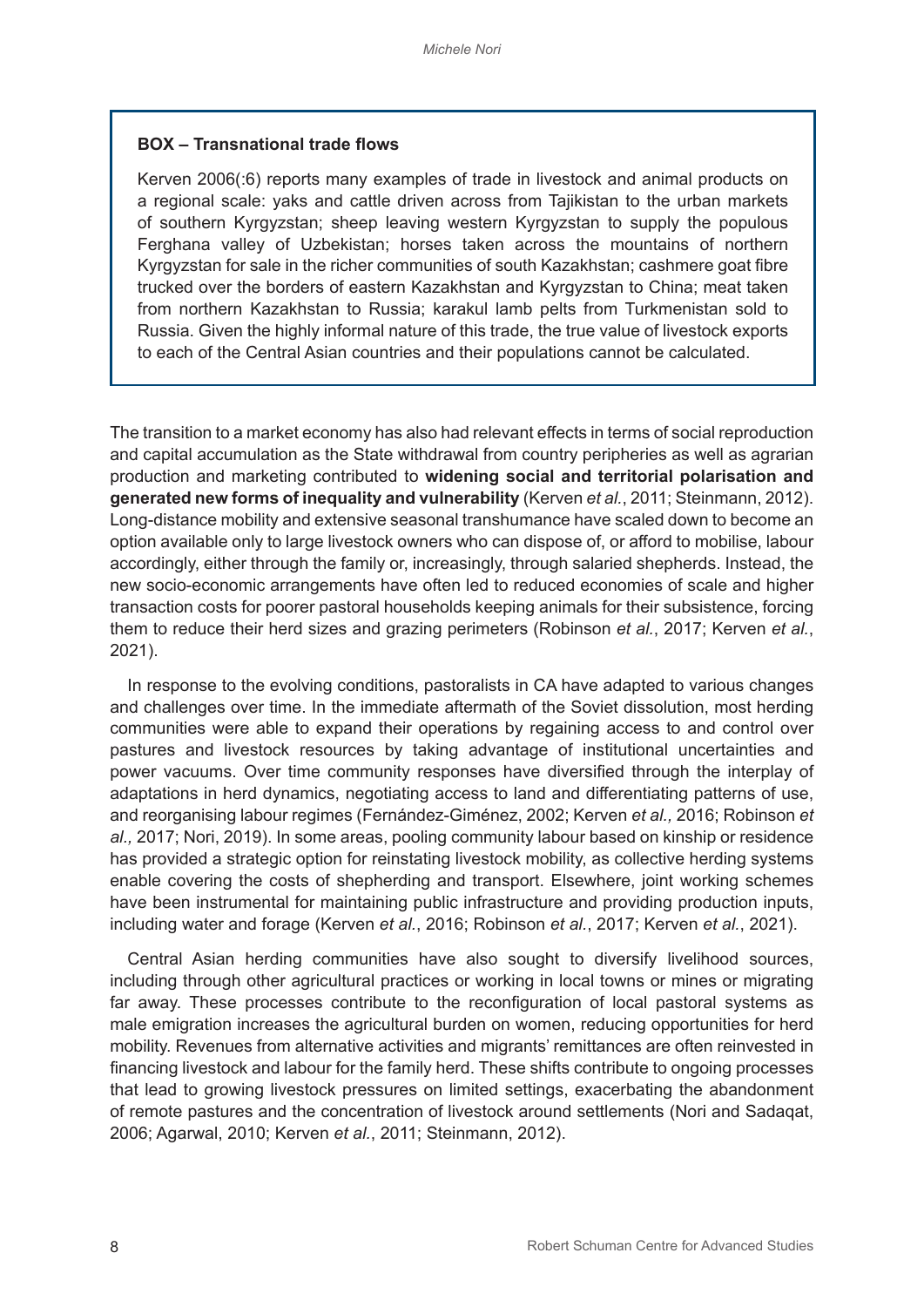#### **BOX – Herds in transition**

Although official figures can be questionable, there is overall agreement that livestock consistency and herd composition have changed consistently in the transition from a centrally-controlled to a market economy. As in parts of SEAsia (Sharma *et al.*, 2003; Mitra *et al.*, 2013), a rise in the overall number of goats has been recorded in most countries as an indicator of the socio-economic polarisation of pastoral communities and the need of poorer strata to lean on animals that are more prolific, less costly, more marketable, and cheaper to herd. Together with socio-economic transformations, the growing presence of goats could also be linked to environmental changes, as these hardier animals perform better under shifting ecological and climatic conditions, including in forest areas (Nori and Sadaqat, 2006; Kerven *et al.*, 2012).

Overall, **the consistency of national herds** collapsed following de-collectivisation in Kazakhstan, Tajikistan, and Kyrgyzstan due to the fast pace of change and the institutional breakdown. In Turkmenistan and Uzbekistan, where institutional reforms were more gradual, the variation in livestock figures has been less dramatic. Today, stock numbers are generally rising in all countries across the region, with the vast majority of animals owned privately. Livestock distribution is highly polarised, characterised by a small number of households with commercial herds and a huge number of small farms owning fewer animals, often for subsistence (Robinson *et al.*, 2012; Robinson *et al.*, 2017; Kerven *et al.*, 2021).

With the recovery and increase of livestock consistency after years of transition, environmental discourses centred on the degradation of rangelands also resumed, taking over from those that had characterised the late period of the Soviet regime. As in other parts of the world, the main challenge is to establish systems that support a dynamic and effective matching between livestock consistency and the grazing resources; mobility is necessary to strike the balance necessary to avoid the uneven mosaic configuration of under- and over-grazed areas resulting from land abandonment or heavy grazing. This carries otherwise implications for the functioning of the grassland ecosystem and broader environmental dynamics as well as for the socio-economic vulnerability of herding communities (Kerven *et al.*, 2011; 2012).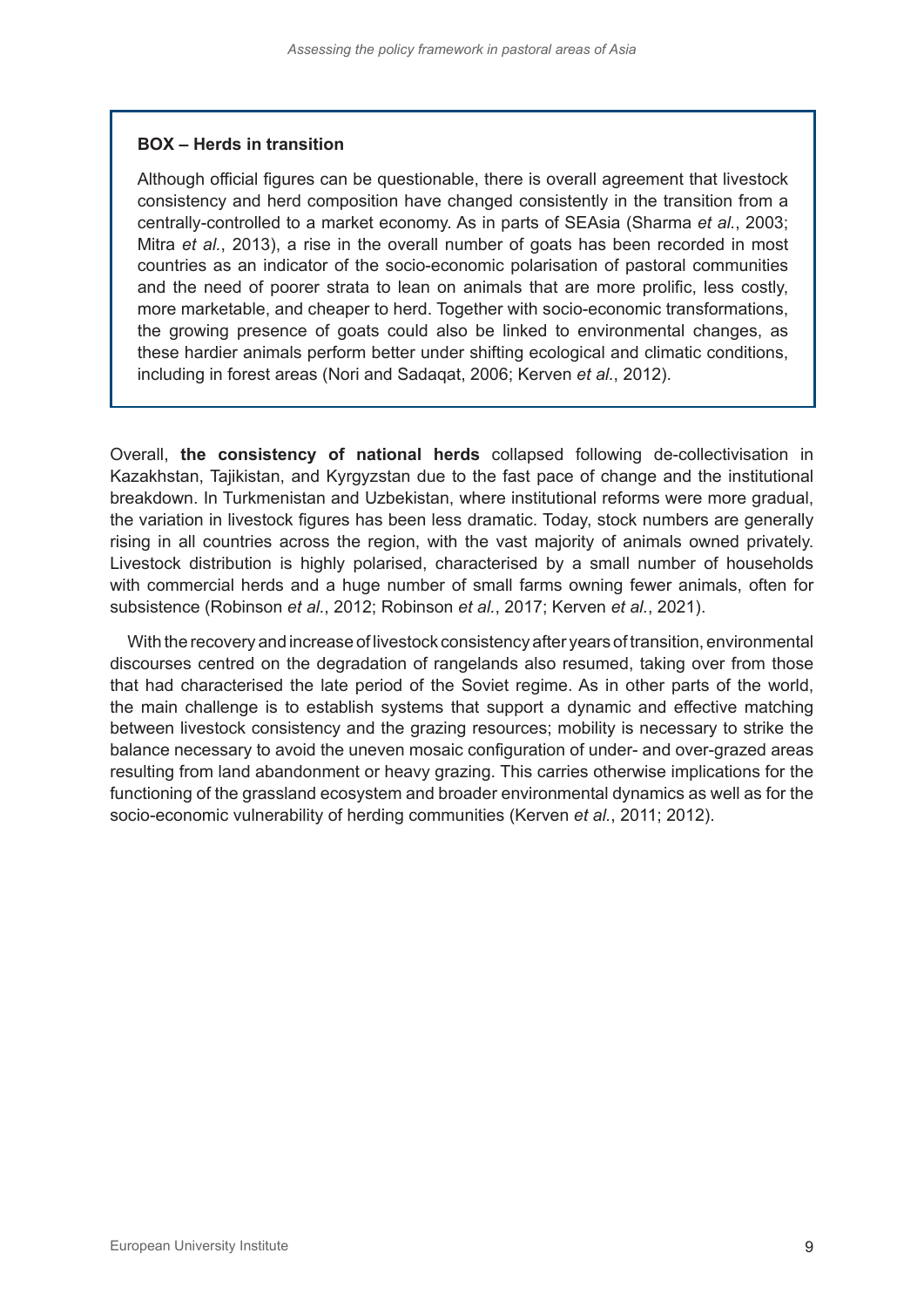## <span id="page-15-0"></span>**BOX – Boom and burst in Mongolia**

When the policy setting changes, livestock got rapidly privatised in Mongolia whilst pastureland, owned by the State, was used informally. Traditional forms of social organisation have also been resumed, such as the unit of herding camp known as the *khot ail*. In the 1990s, as economic conditions in urban areas deteriorated, many former rural citizens claimed a share of privatised livestock and returned to herding. Far from dropping, livestock numbers rose from 24 million head in 1989 to over 33 million animals in 1999 (Fernández-Giménez and Allen-Diaz, 1999). After episodes of drought and severe winter *(dzud)* between 1999 and 2002, the national herd declined by 30 per cent and many less experienced herders who had migrated from urban to rural areas lost most of their livestock and went back to towns. During the next crash in the 2009- 2010 winter, about 20 per cent of the national herd perished and many more herders returned to urban areas. The national herd then recovered quickly, and by the end of 2016, total livestock stood at 56 million heads. Overall, in Mongolia livestock numbers have almost tripled since the 1990s, but the number of herders is declining (Robinson *et al.*, 2017:222).

Recent developments in Central Asian republics have seen a diversification of political agendas and financial appetites for rangelands, which often exclude pastoral communities from developing their economies while contributing to the degradation of their resource base. Interest and investments in mineral resources and farming schemes are changing landscapes across the region. In Kazakhstan and Turkmenistan, the recent exploitation of oil and gas reserves is reconfiguring national economies and institutional agendas, but also expanding market opportunities for pastoral products. In Tajikistan, Kyrgyzstan, and Uzbekistan, largescale cotton, wheat, and horticultural projects have attracted the attention of government agencies and international organisations, with related investments in irrigation and rural settlement.

Although not a typically marginalised group in the region, pastoralists have been largely ignored by the newly independent national governments, international agencies, and investors, who have rather prioritised mineral exploration or crop production wherever possible. Extensive livestock rearing remains the main source of livelihood for large communities inhabiting the arid and mountainous areas of the region. Policy debates and institutional frameworks regulating access and use of grazing land have been lively and controversial, but proved limited in controlling, containing, and limiting encroachment and conversion of rangeland to non-pastoral interests and agendas.

## **Chinese endeavours**

China's case differs from most of its neighbours in that its authoritarian and centralised decision-making is often associated with significant levels of public investment allocated by the State to peripheral regions, including Inner Mongolia, Xinjiang, and Tibet (Kreutzmann, 2013a). This may be in part explained by the strategic role pastoral areas holds for regional watershed management; due to their implications for agricultural production in mainland river plains, the environmental conditions of these rangelands have always been a priority for the Chinese State.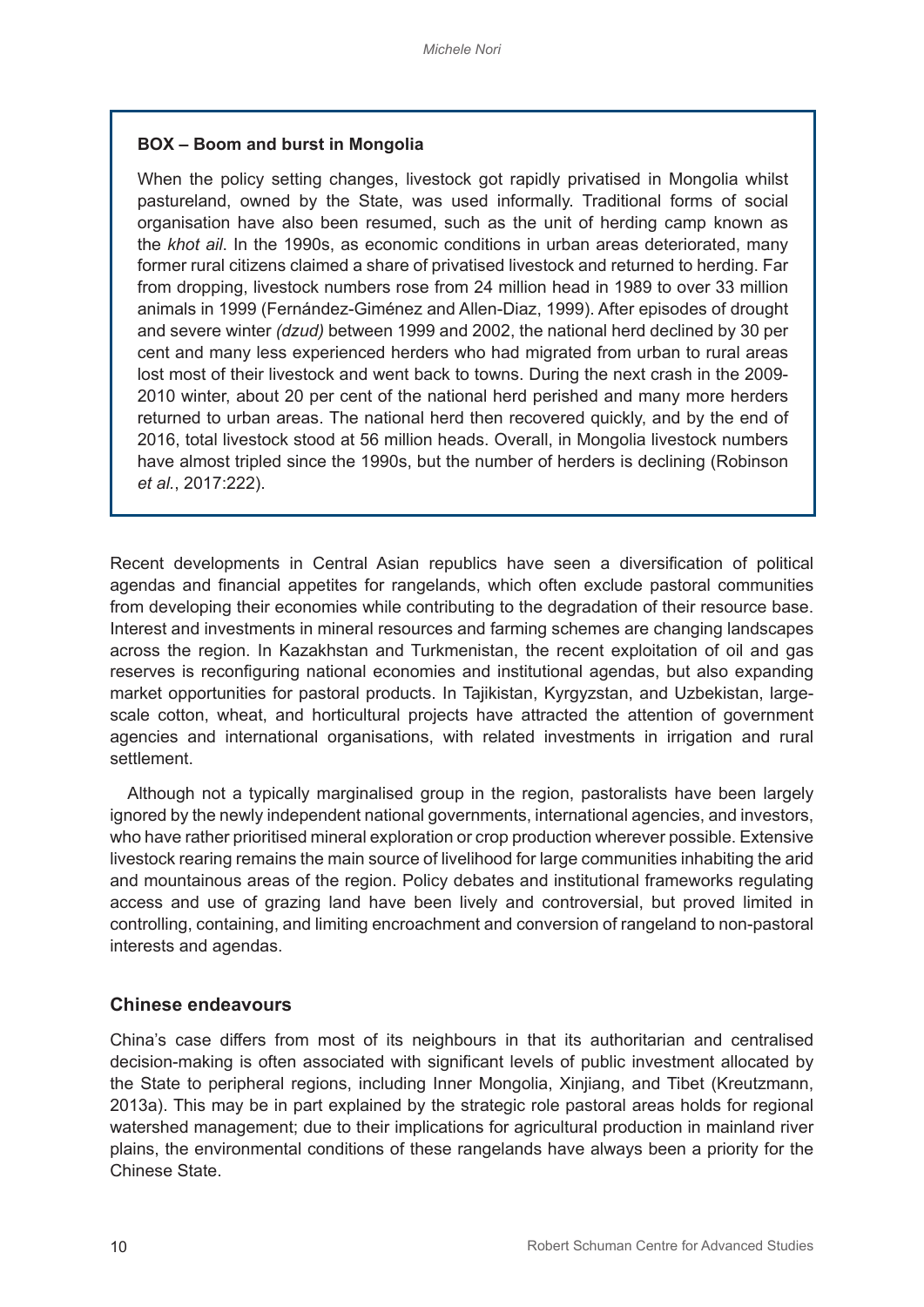<span id="page-16-0"></span>The strategies to protect, maintain, and restore upland ranges have gained importance on the policy agenda since the late 1990s following a series of natural disasters (Gongbuzeren *et al.*, 2018). Pastoral livestock grazing was unsurprisingly identified as the main driver of range degradation processes; the consequent policies basically aimed at reducing the overall grazing pressure by expelling pastoralists from parts of their traditional territories (Harris, 2010). This has been especially the case on the Tibetan plateau, as this represents a strategic environmental asset for China's primary rivers and the entire regional ecology and economy. Accordingly, the plateau has become the focus of important government policies aimed at forms of ecological re-engineering that carry significant implications on the living and working conditions of local communities (Ptackova, 2011; Li *et al.,* 2014; Chies, 2018; Palden, 2018). In broad terms, the institutional framework governing rangeland territories in China hinges on three contrasting rather than complementary pillars: production intensification, poverty reduction and environmental concerns

In this setting, western China has experienced successive waves of centralised State policies that have led to major reconfigurations of pastoral resource management. Following the establishment of the People's Republic of China in 1949, land management and agricultural production were organised in collective forms in which property rights, duties, and benefits were shared and managed through centralised control systems. Subsequent changes have implied the shift from a collective to an individual responsibility system, from a rigid and centralised State economy to more flexible forms of private ownership and entrepreneurship, and from pasture laws to the regulation of grazing management. These policy reconfigurations have reshaped the playing field for pastoralists, carrying significant implications for their institutional arrangements and livelihood patterns (Kreutzmann, 2011; Gongbuzeren *et al.*, 2018).

| <b>Flexibility in</b><br>household |                           |      |                     |      |                    |      |
|------------------------------------|---------------------------|------|---------------------|------|--------------------|------|
| use of                             |                           |      | De-Collectivisation |      |                    |      |
| pastoral                           | <b>Collective farming</b> |      |                     |      |                    |      |
| <b>resources</b>                   |                           |      |                     |      | <b>Grazing ban</b> |      |
| year                               | 1970                      | 1980 |                     | 1990 | 2000               | 2010 |

#### **Table 2 – Shifting property rights regimes in China**

Note: The specific period of these reforms varied widely amongst different communities

Source: own elaboration from Yu and Farrell, 2016.

#### **Social and environmental engineering**

As environmental conditions degraded, while socio-economics were not improving as envisioned, in the 1980s a set of policy reforms was elaborated, with the aim to increase stewardship and responsibilities over grassland protection, on the one hand, while improving local and national welfare, on the other. The three major policies that have importantly impinged on the governance of land, livestock, and people in China's pastoral regions are the Herder Settlement Policy (HSP), the Rangeland Household Contract System (RHCS), and the Ecological Construction Projects (ECP) (Li *et al.*, 2014).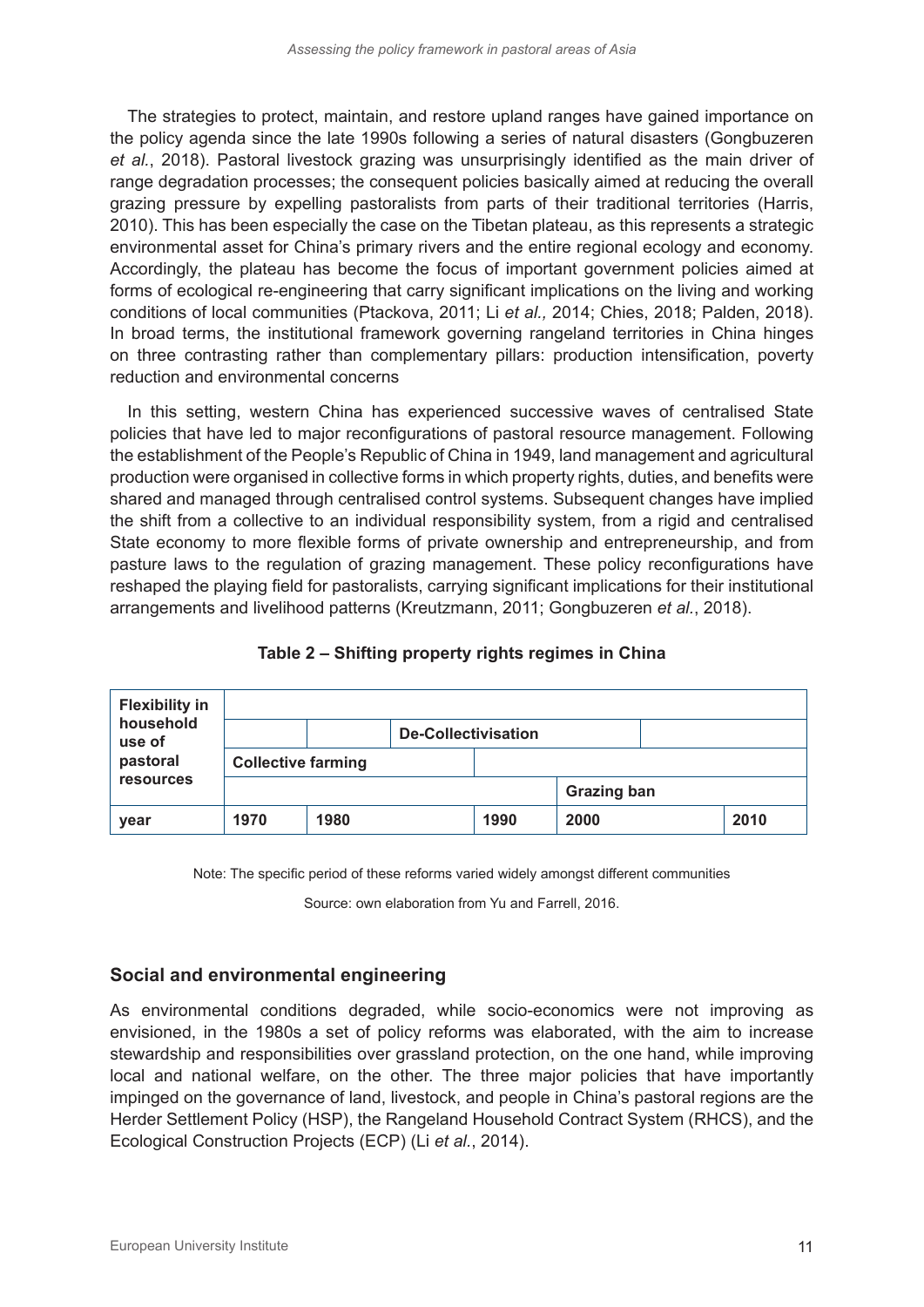The **Herder Settlement Policy (HSP) established** in 1986 provided the overarching paradigm whereby pastoral households were induced to settle through government schemes that, on the one hand, expanded housing facilities and basic social services, while on the other allocated significant investments to intensify and stabilise animal production through forage and fodder management, livestock sheds and pans, enclosing rangelands with fences, water facilities, animal health services, and market networks for livestock products.

As results were disappointing, the rationale of the subsequent **Rangeland Household Contract System (RHCS)** was that herders were ideally provided with incentives to balance the number of animals to rangeland potentials through contracts that basically associated households with the land. This type of rangeland individualisation – implemented primarily in Inner Mongolia – aimed to secure land rights to users, with the view to setting economic and social development in pastoral communities, while effectively binding the responsibility of rangeland management to pastoral users. After the period of collectivisation, these were important elements that profoundly reconfigured pastoralists' institutional and economic perimeters.

The fragmentation and parcellation of rangelands and the reduced herd mobility proved a poor fit for the dynamic, heterogeneous, and variable features of local ecosystems. Rangeland degradation was not halted, nor did herders´ livelihoods improve; indeed, their ability to cope with natural disasters was weakened as livestock production costs rose and community social networks were undermined (Li *et al.*, 2014). The disappointing outcomes of the RHCS were attributed to poor implementation and management rather than to its design. A more adequately organised herding community was seen as the solution towards improved social as well as ecological management of rangelands (ibid.).

The next **Ecological Construction Projects (ECP)** was conceived under the same rationale, whereby stewardship and responsibilities over grassland protection was to be achieved in parallel with the intensification of animal production. Informed by the overarching motto '*retiring livestock to restore grassland'*, the policy strategy promoted the detachment of livestock from rangelands so to achieve the multiple aims of promoting sustainable development of local ecosystems, society, and economy (MOA, 2012). The same MOA report nonetheless acknowledged that despite the program advancements, rangelands degradation remained severe, and the overall socio-economic conditions of herding communities were not improving, not even for resettled herders who faced difficulties in joining the urban labour market and whose poverty deepened (Li *et al.*, 2014).

The problem in this case was linked to the supply system and eligibility requirements of the subsidy and loan schemes, which proved inaccessible to poor communities located in remote areas. Again, the problem was perceived to be in the technical implementation rather than in the strategic design. The ECP programme was finally recognised as prioritising grassland ecological protection while failing to improve the production capacities and livelihood conditions of herding communities (ibid.). Overall, what grew was the level of pastoral households' incorporation and dependence on systems of subsidy and supply orchestrated by the State and its agencies, together with the related degrees of impoverishment and indebtedness.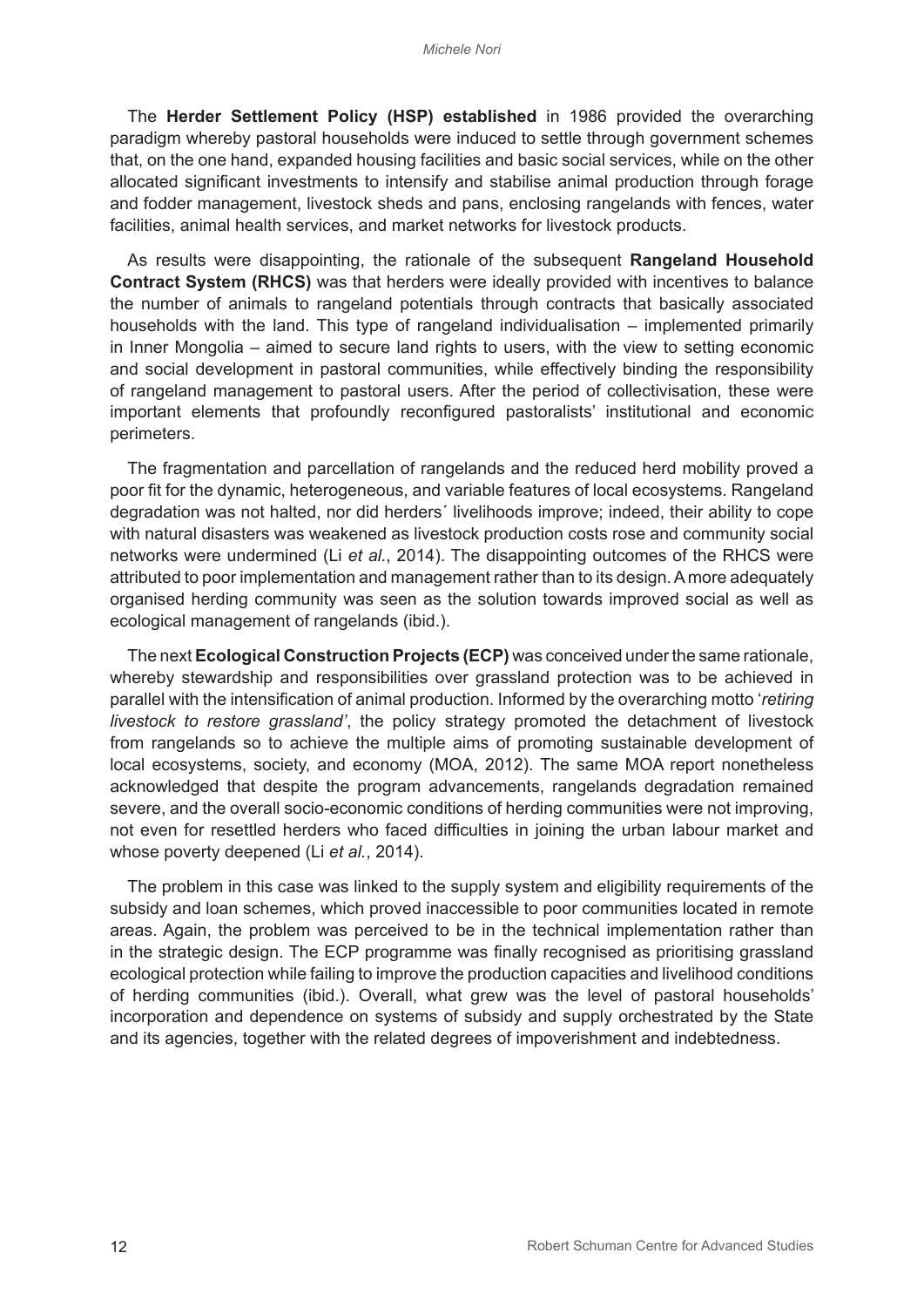| <b>Policy</b>                                           | <b>Policy focus</b>                                                                                     | <b>Impacts</b>                                                                                                                                                              |
|---------------------------------------------------------|---------------------------------------------------------------------------------------------------------|-----------------------------------------------------------------------------------------------------------------------------------------------------------------------------|
| <b>Herder Settlement</b><br>Policy (HSP)                | Sedentarise households through<br>incentives such as housing facilities<br>and basic service provision. | The fragmentation and parcellation<br>of rangelands and reduced herd<br>mobility.                                                                                           |
| Rangeland<br><b>Household Contract</b><br>System (RHCS) | Livestock production by allocating<br>more secure rights of fragmented<br>rangeland plots.              | Rangelands' degradation was not<br>halted and herders' livelihoods were<br>not improving.                                                                                   |
| Ecological<br>Construction<br>Projects (ECP)            | Retiring livestock to restore<br>grassland and intensify animal<br>production.                          | The degradation of pastures<br>remained severe, while the socio-<br>economic conditions of pastoral<br>communities did not improve, not<br>even for resettled pastoralists. |

**Table 3 – The design and outcomes of the different rangeland policies in China**

These dynamics are cast in the broader transformation of rangeland territories through investment schemes that largely expand the region economic infrastructure, further integrating pastoral communities in evolving transport networks, urban settlements, trade arrangements, power grids, and new economic environments (Shanatibieke, 2016; Zhang *et al.*, 2018; Palden, 2018). These are part of a wider re-engineering of the Chinese economy and territory, which includes the Rust and Belt Initiative as well as State-sponsored immigrations of farming communities into the pastoral regions of Inner Mongolia, Xinjiang, and Tibet (Banks, 2003: Kerven, 2006; Kreutzmann, 2013a).

Since 2013, China has further strengthened its rural development initiatives under the '*Targeted Measures for Poverty Alleviation in Rural Regions'* policy. Through settlement programs, large-scale fencing, subsidy and loan schemes, and input supply systems, the Chinese State invests in technological and financial solutions to pursue its policy design of controlling pastoral populations and regulating livestock-rangeland interactions. Market-based economic reforms and evolving land management institutions affect pastoralists' ability to respond to uncertainty. Caught between modernisation efforts and environmental agendas, pastoralists in China are induced to either reconfigure or abandon their livestock production and seek alternative livelihoods (Kreutzmann, 2013b; Zhang *et al.*, 2018; Gongbuzeren *et al.*, 2020).

However, the pace, trajectory, and rigidity of State policies and programmes have varied widely across the pastoral regions of China. Centralised policies have undergone diverse implementation and divergent experiences, with very different empirical outcomes and impacts at community and household levels. Local responses suggest a wide range of adaptation strategies, which at times capitalise on State-proposed options with a view to expanding and exploiting herding communities' 'room for manoeuvre' (Yu and Farrell, 2016; Gongbuzeren *et al.*, 2018). Pastoralists, as well as local authorities and officers, have responded innovatively to centrally-designed policies, in ways that exhibit considerable resilience, maintaining forms of community governance, combining hybrid mix of land tenure arrangements, and preserving rangeland conditions while also accounting for economic and climatic changes (Takayoshi, 2011; Fernández-Giménez *et al.*, 2012; Bauer and Gyal, 2015; Palden, 2018). Despite a seemingly homogeneous and centralised strategy, local implementation has shown relevant nuances and diversity.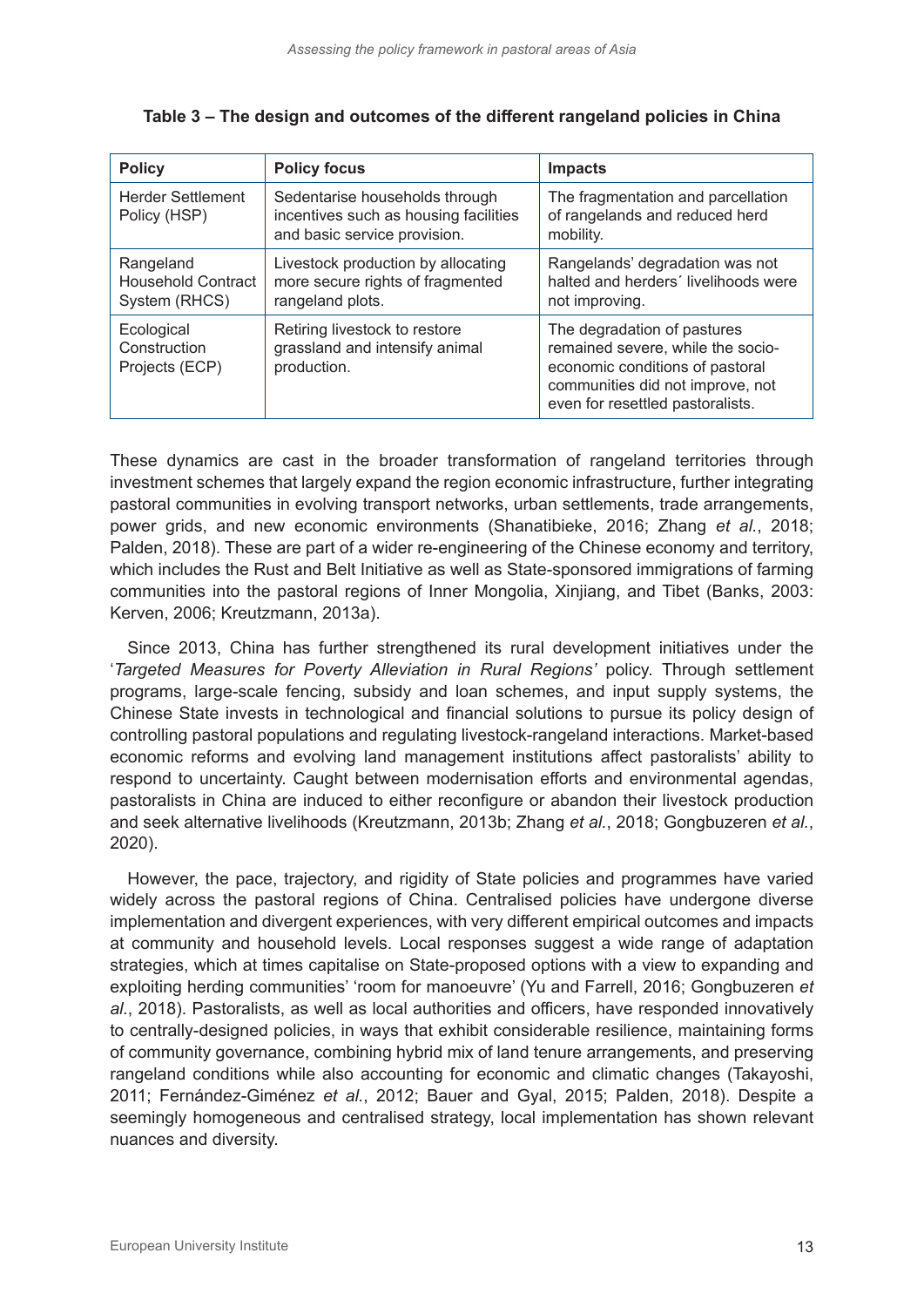#### <span id="page-19-0"></span>**Green revolutions in southern Asia**

In South Asia the situation differs from the rest of Asia in terms of historical path and political paradigms. Long transhumance and cross-border mobility in South Asia have been limited by the political turmoil affecting the region, such as the tensions between India, Pakistan, and China and the longstanding conflict in Afghanistan. Transnational trade of livestock and animal products, including fibres, has instead been growing in recent times (Kreutzmann, 2013c; Mitra *et al.*, 2013). However, a main driver of institutional and territorial reconfiguration in the region has been the expansion of intensive agricultural cropping that took place under the Green Revolution, propelled by significant political, financial and technological investments.

Pakistan and India are still reworking their colonial legacies and trying to adapt evolving legislations to the evolving demands of rangeland management and nature protection in an institutional context where pastoralists have long been grossly neglected as stakeholders and agents (Kreutzmann, 2013a). In the high mountain pastoral societies of Afghanistan and northwest Pakistan policy evolutions and legislative implementation have been poorly effective due to the protracted conflict; yet processes of re-nomadisation are observed despite, or maybe due to, the continuing and even growing insecurity and poor formal governance (Kreutzmann, 2004; Kreutzmann and Schütte, 2011). Bhutan provides a notable exception in policy terms; within the framework of the 2007 'New Land Act', the country has nationalised its rangelands and recognised pastoralists as landscape managers.

The case of India is indicative of the processes and dynamics characterising the evolution of policy narratives and institutional discourses in southern Asia. India hosts one of the world's largest animal populations, and livestock is embedded in the Indian society in a range of economic and socio-cultural factors. Pastoral systems in India are quite diverse and contribute significantly to the economy in terms of food security, either directly or by providing services and inputs for agriculture. In 2015, extensive livestock-keeping where animals feed on natural grass accounted for roughly 50 per cent of the country's milk production and met 75 per cent of national meat consumption. Smallholders' animal-keeping contributes importantly to GDP, generating foreign exchange through meat and fibre exports (Goodall, 2004; Singh *et al.*, 2013; Köhler-Rollefson, 2017). Caste and class intersect, making the dynamics of social differentiation among Indian pastoralists highly complex and very site-specific. While per capita livestock may be decreasing over time, the national herd is growing along with the human population, and livestock remains a primary livelihood asset for many communities (Sharma *et al.*, 2003).

Within the evolving policy and institutional frameworks, pastoralists have often been ignored and neglected, as well as perceived as problematic agents in the Indian State's developmental or environmental agendas. Colonial and post-colonial forestry policies have progressively reduced the rights traditionally held by local communities, disrupting historical institutional arrangements for the management of common resources. These policy evolutions have significantly contributed to dismantling livelihood systems based on the symbiotic balance between community and land that had evolved over centuries and replaced them with unsustainable, market-driven management models (Guha, 1983; Singh *et al.*, 2013).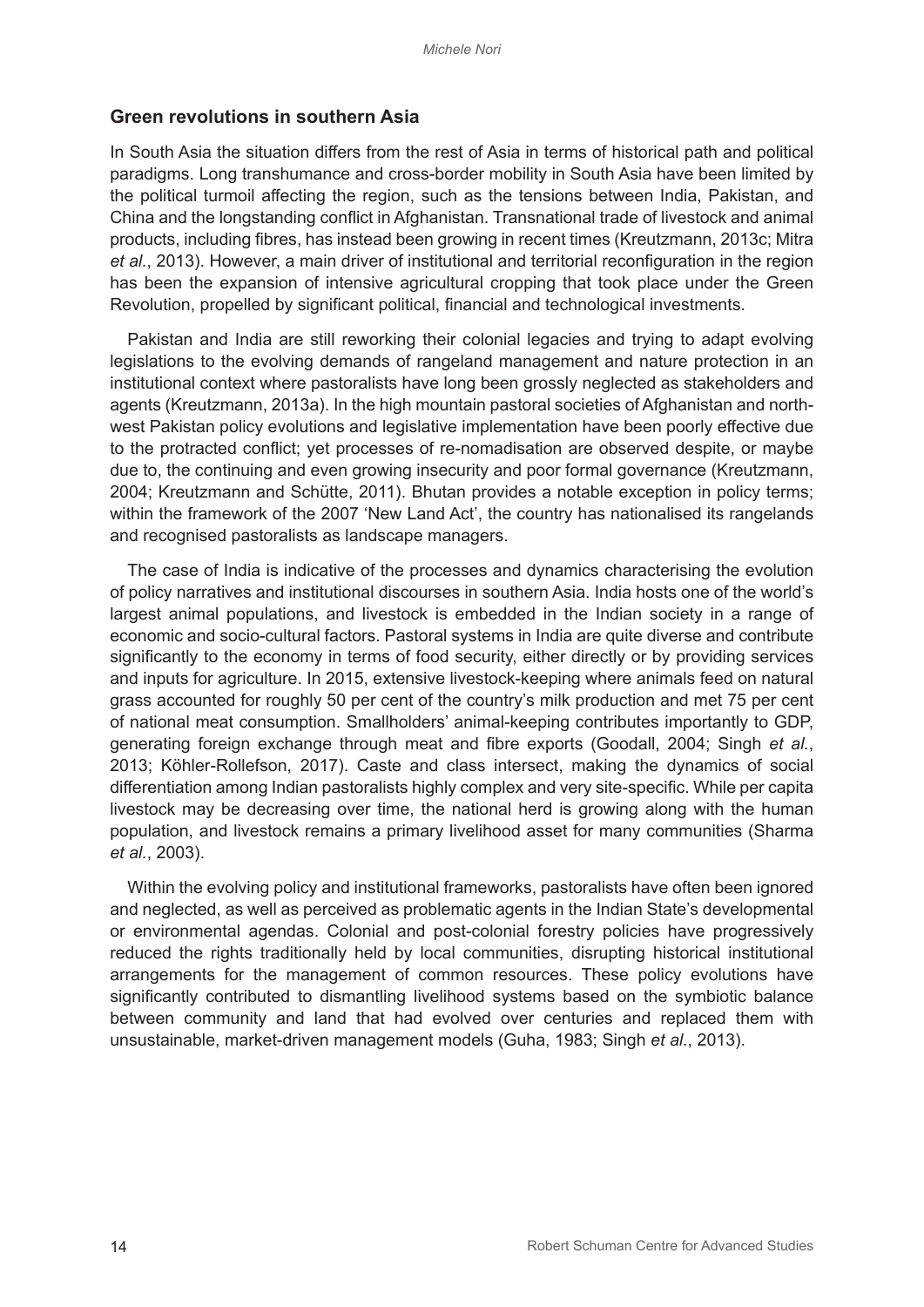#### **BOX – Unsocial forestry**

*Orans* are community forests, which are particularly relevant to Rajasthan pastoral communities, in economic as well as identarian terms. The socio-cultural structures and arrangements underpinning their management have preserved *Oran* biodiversity over time, while maintaining their strategic role in enabling critical resource access even in times of political or climatic instability (Singh, 2017).

*It is quite surprising that, despite the critical importance of orans for local livelihoods and biodiversity conservation, there remains considerable ambiguity regarding their legal status and ownership. When the Forest Department wishes to take an* oran *over for its own purposes, it does so without hesitation; likewise when local administrations want to distribute* oran *lands they do so without a thought; when local farmers choose to encroach upon orans they do so legally. Local entrepreneurs have also disturbed* oran *lands for mining purposes. As a result, the fate of these community forests has been decided by everyone other than the local community (…) who has been increasingly excluded from management of their resources. (…) This has led to two consequences, one being the alienation of local people and the second being the deterioration of natural resources due to mismanagement* (ibid.:196).

Possibly as a result of the colonial legacy, pastoral lands – including grasslands – have been classified and governed mostly through the perspective of the Forest Department, while pastoral communities have traditionally been classified amongst tribal and indigenous groups – a categorisation that reflects their perception as being backward. During British colonial rule, pastoral 'wandering' communities were seen as less civilised, lazy, and implicitly dangerous because they were hard to control and tax, but also often inhabited border areas and could pose a military threat. The proposed development strategy has since been conversion into intensified crop cultivation and settled animal husbandry (Saberwal, 1995; Sheth, 2021). The demarcation of territories was equated with the demarcation of people, and cultivation was a way of claiming and reclaiming humanity (ibid.). This unfavourable bias has not changed much in the post-colonial setting, as 'the Ministry of Environment and Forest is openly against pastoralists, attempting to exclude them from their traditional grazing' (Sharma *et al.*, 2003:4).

The most far-reaching reconfiguration of pastoral territories and livelihoods in India stemmed principally from the Green Revolution, where public investments in large infrastructure schemes and development programmes, often with support from international agencies, have fostered the conversion of extended rangelands into irrigated farming areas. Physical and financial investments in dams and mechanisation schemes have been complemented and supported by institutional reforms. These dramatically impinge on herding communities, who were not officially entitled to the lands they survived on. The direct impacts of these processes on pastoralists have been the dispossession of large territories, the fracturing of community institutions, and processes of sedentarisation (Agrawal and Saberwal, 2004; Gooch, 2004; Kavoori, 2007; Nori, 2019).

While natural grazing has been severely limited by crop encroachment, the evolving interactions and synergies with the expanding farming sector have offered pastoralists alternative resources to feed their animals. This, in turn, has allowed some groups to benefit from the economic opportunities provided by the expanding milk markets and the dairy industry that were actively supported by the State and its agencies to serve the growing consumer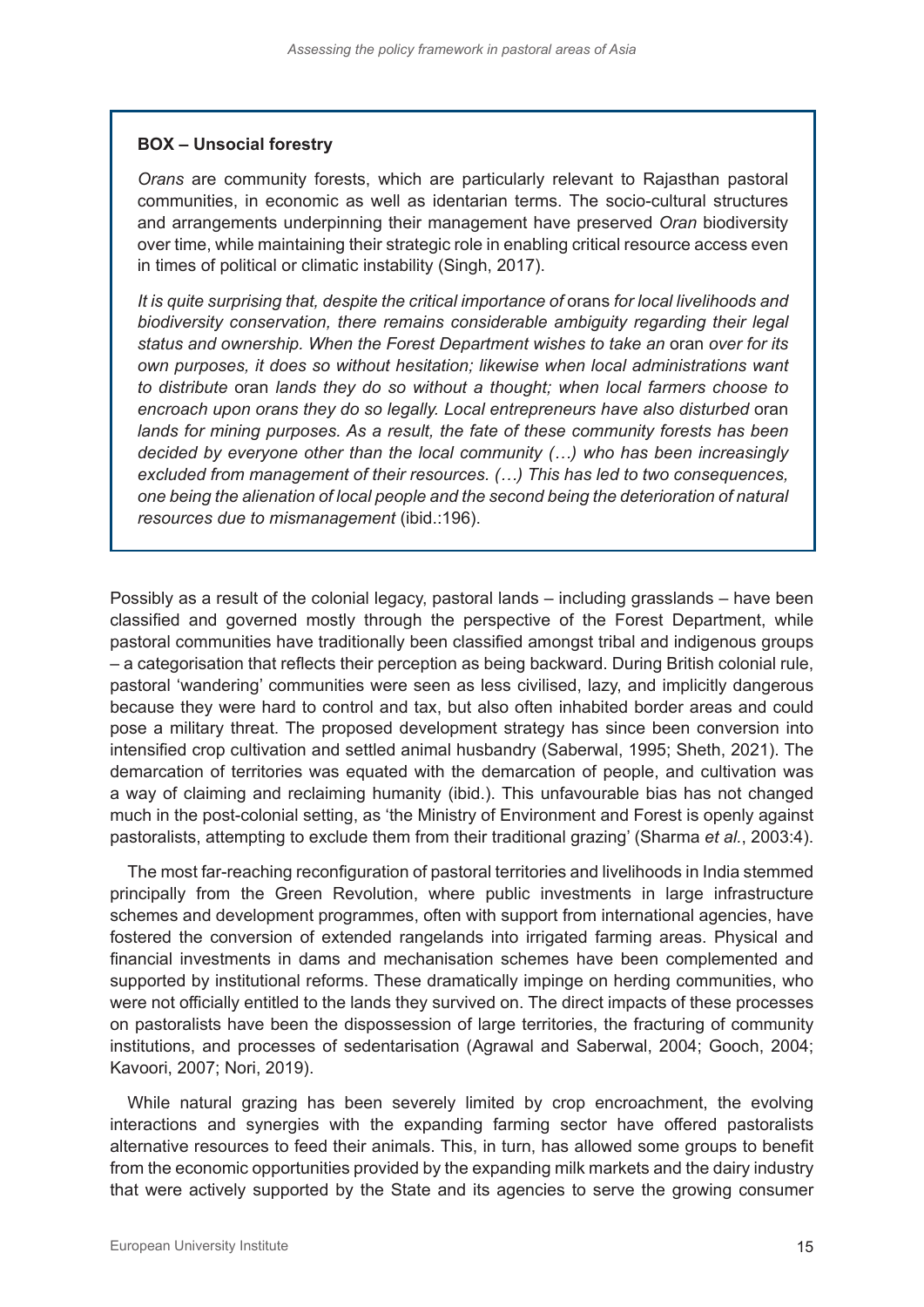<span id="page-21-0"></span>demand for animal protein. The governance of these value chains, however, has often favoured the economic interests of traders, consumers, and commercial livestock-keepers rather than pastoral producers' interests (Agrawal and Saberwal, 2004; Singh *et al.*, 2013; Gentle and Thwaites, 2016). Parallel to the expansion of farmlands onto previous pastures, the Indian State also started campaigns to convert grazing lands into forestry plantations, national parks, and protected areas or natural reserves, often implying the displacement and dispossession of the local pastoral communities (Agrawal and Saberwal, 2004; Gooch, 2004).

#### **BOX – The forbidden mountains**

Indian Himalayan regions host about 13 national parks and 59 wildlife sanctuaries, covering about 10 per cent of the total Himalayan zone. According to national park policy, all stakeholders dependent on park resources are displaced and pastoralists' rights to access pastures have been denied for the purpose of biodiversity conservation. Since the establishment of the Great Himalayan National Park in Himachal Pradesh in 1984, all the pastoralists who occupied its vast alpine pastures in the summer months have been deprived of access to large swathes of traditional pasturelands without being allotted grazing rights in other regions. In neighbouring Himalayan states the situation is similar, in that the expansion of protected areas proceeds with the decreasing accessibility of pasture resources for local communities (Sharma *et al.*, 2003).

## **Sneaking through the interstices**

The reconfiguration of the socio-political institutional set-up in rural areas, together with State-led economic investments and agricultural transformations, have perpetuated and extended processes of territorial and social polarisation and influenced patterns of inequality and vulnerability and class-based differentiation. Forms of land dispossession, unfavourable marketing conditions, and very limited support for pursuing and developing their production systems have severely limited the beneficial outcomes of these processes for pastoral livelihoods (Agrawal and Saberwal, 2004; Singh *et al.*, 2013).

Uneven redistribution of natural, economic, and political resources through State development interventions have often left pastoralists with none (Sheth, 2021). Whatever the policy narrative and institutional perspective addressing pastoral territories, either through a 'developmental' or an 'environmentalist' discourse, the presence of pastoralists was negatively affecting the State agenda. As a consequence, their needs and rights were neglected. While 'there is no official development policy for pastoral areas, nevertheless both the Ministry of Agriculture and the Ministry of Environment and Forest are remarkable for their stances against pastoralists' (Sharma *et al.*, 2003:iii).

In such context, pastoralists have had to find means of incorporation into other economic domains and production landscapes, adapting mobility, pastoral practices and livelihood patterns (Axelby, 2016; Mehta and Srivastava, 2019; Scoones, 2021). The best-connected groups and market-integrated areas have benefited most from the integration with expanding farming and marketing options, evolving into forms of sedentarisation and intensification. Small ruminants grazing mostly on common lands in remote and difficult areas is often the main livelihood strategy among landless households and lower social strata. Overall, pastoral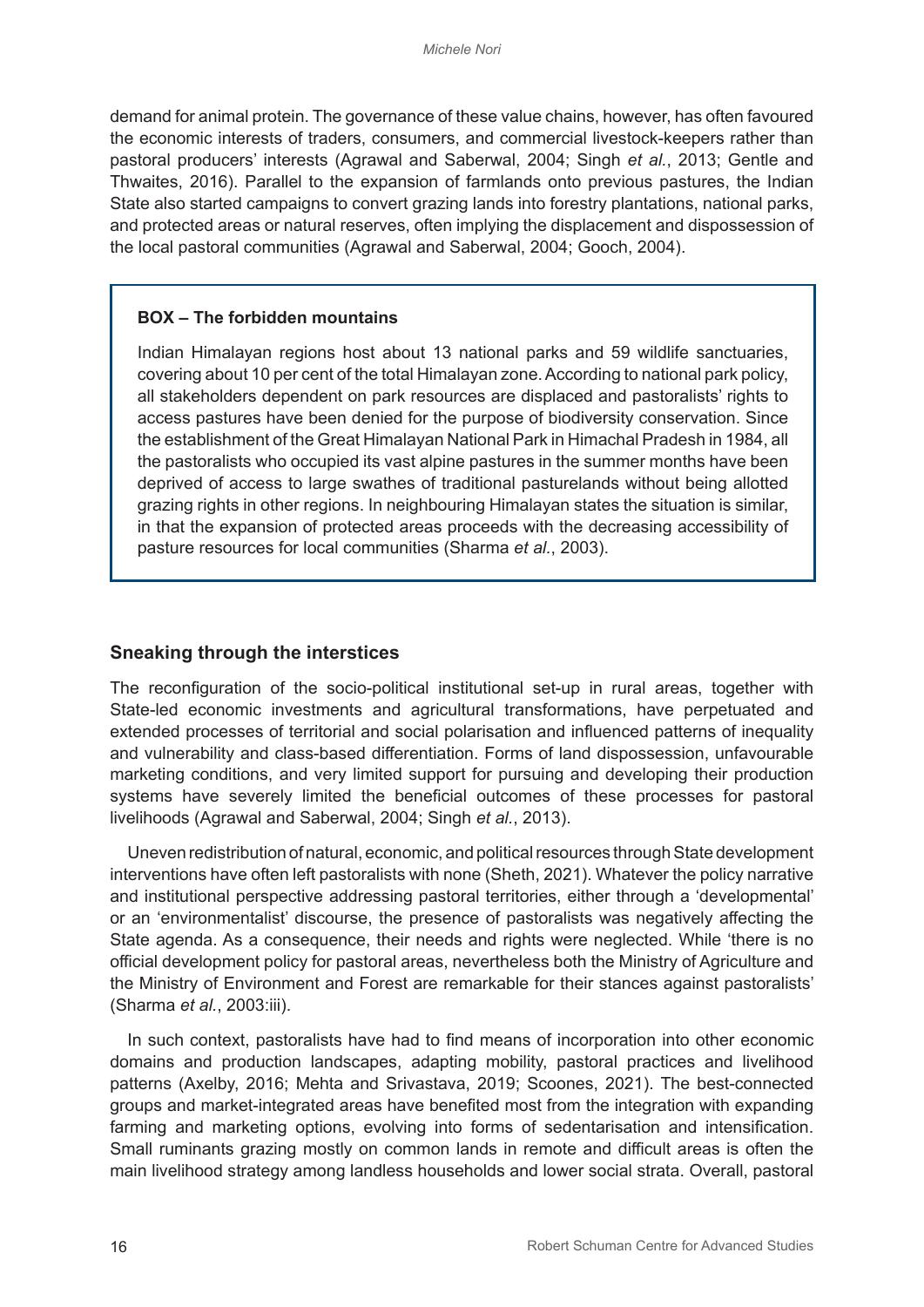communities have shown considerable resilience, adapting to the evolving circumstances by reconfiguring their mobility through shrinking and increasingly fragmented landscapes with a view to accessing natural grazing and farming residues but also marketing opportunities to diversify their economy (Sharma *et al.*, 2003; Mitra *et al.*, 2013). They have also proven skilled in using policy inconsistencies and legislative incoherence to successfully negotiate access to critical resources by reshaping social networks and institutional arrangements (Agrawal and Saberwal, 2004, Nori, 2019: Maru, 2020).

More recently there have been changes – at least on paper. In 1991, the Ministry for Tribal Affairs was established with a specific mandate to address the needs of social groups that lag in welfare and development terms due to their social and economic backwardness and relative isolation – including pastoral communities. The 2006 ´Scheduled Tribes and Other Traditional Forest Dwellers Act´ introduced by the Ministry of Law and Justice is another important piece of legislation that for the first time recognises the rights of local communities to the lands they inhabited for generations. The Act admits that the rights of customary dwellers had not been 'adequately recognised in the consolidation of State forests during the colonial period as well as in independent India resulting in historical injustice (…) to the traditional forest dwellers, who are integral to the very survival and sustainability of the forest ecosystem' (ibid.). Apart from the forest use by local villagers, 'seasonal use of landscape in the case of pastoral communities' is specifically mentioned, such as protected areas and national parks to which the community traditionally had access (GoI, 2007). While aiming at protecting the livelihood and food security of local communities, the Act allocates them as well the authority and responsibility for the land's sustainable use and the maintenance of ecological balance (ibid.).

In 2013, the Ministry of Agriculture introduced the National Livestock Policy, which evolved from the 2007 National Policy for Farmers. The policy aims at stabilising and intensifying livestock production to meet growing market demands through mostly interventions in genetic breeding schemes, animal feed, and health improvement programmes. Within this broad framework, a specific concern is raised over rangeland management and pastoral production systems. On the one hand it is indicated that '*common property resources available for grazing in rural areas have not only shrunk in size but have become less productive because of neglect and overgrazing. Physical availability and production potential of pastures and grazing community lands will be assessed, and steps will be taken to rejuvenate such lands by planting fodder trees and grasses. Integrated land use planning with livestock as a component will be encouraged through (specific) institutions*' (GoI, 2013:20). On the other, it is proposed that '*pastoral communities, particularly those managing migratory animals like buffaloes, sheep, goats, yaks etc. shall be supported through creation of facilities along their migratory routes for feeding, breeding, healthcare, housing, and market channels for their produce and animals. Indigenous knowledge of pastoral communities about animal maintenance and breeding would be documented with active involvement of communities, breeders' associations, and NGOs*´ (ibid.:16).

The evolving policy environment and institutional framework thus seem to provide better recognition of pastoralists as stakeholders, agents and citizens, although whether and when this will materialise remains an open question. Meanwhile, the unfavourable political environment, the social and cultural marginalisation of pastoralists, with few rights granted and limited access to services are discouraging the younger generation from pursuing a pastoral livelihood and triggering their emigration. This, in turn, is contributing to the gender and generational reconfiguration of India's drylands and to their socio-ecological transformation, including through patterns of absentee ownership and salaried shepherding (Sharma *et al.*, 2003; Agarwal, 2010; Maru, 2020).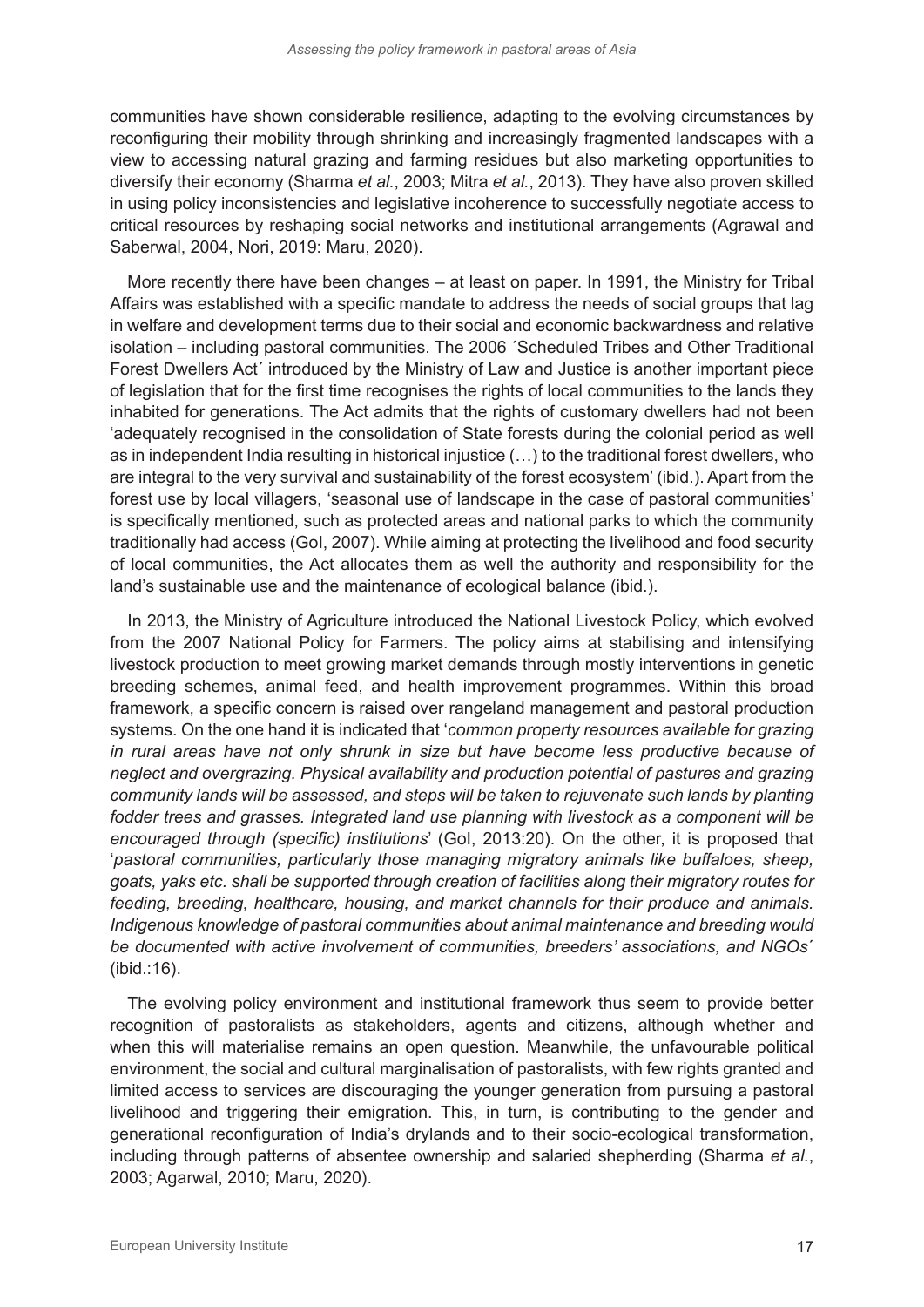## <span id="page-23-0"></span>**Navigating difficult institutional landscapes**

Asian rangelands are becoming the focus of diverse policy agendas, where controversial elements of economic growth, financial investment, land encroachment, poverty alleviation, and ecological concerns combine in contrasting ways. Remote and isolated mountain regions, desert areas, and highlands have become parts of the global economic and political arena. Incorporation into State- and market-driven dynamics has rarely been favourable to pastoral communities struggling to adapt to the shifting uncertainties across the continent.

The relative political, territorial, and socio-economic transformations that have reconfigured Asian rangelands over recent decades have profoundly altered the prospects for making a living from extensive livestock-keeping. The socialist experiences in central Asia and China and the Green Revolution paradigm in southern Asia have all contributed to dispossessing and dislocating pastoral communities from their traditional territories and challenged their customary structures, including through land use conversion and resettlement schemes.

The review of past and evolving policy frameworks shows that, despite contrasting differences in ideological perspectives and development trajectories, the dismantling of pastoral resource management has always been purported as a prerequisite for modernisation. Under socialist planning, market-centred approaches or State-led investments, experts, planners, and officials shared the same principles on rangeland development.

What is even more surprising is that despite different underlying ideologies, the same strategies have been naively conceived and implemented across the continent with the multiple and divergent intentions of increasing livestock production levels, while preserving rangeland ecosystems and improving pastoralists' welfare. The agenda was thus rich in objectives, but the main ingredient was always the same – regardless of decade, country, or ideology. More recent environmental discourses, whereby priority is given to fighting climate change and protecting biodiversity, evolve along the same lines.

The political and institutional uncertainty resulting from these approaches has contributed substantially to altering patterns of resource management and governance for local communities, which have rarely been invited to participate in policy planning and societal debates, even though their lives, land, and livestock are often the primary focus of development programmes and modernisation strategies. Their involvement, concern for their rights and needs, and consideration of their agency have in fact been negligible across the continent, leading to significant forms of socio-economic impoverishment and political marginalisation.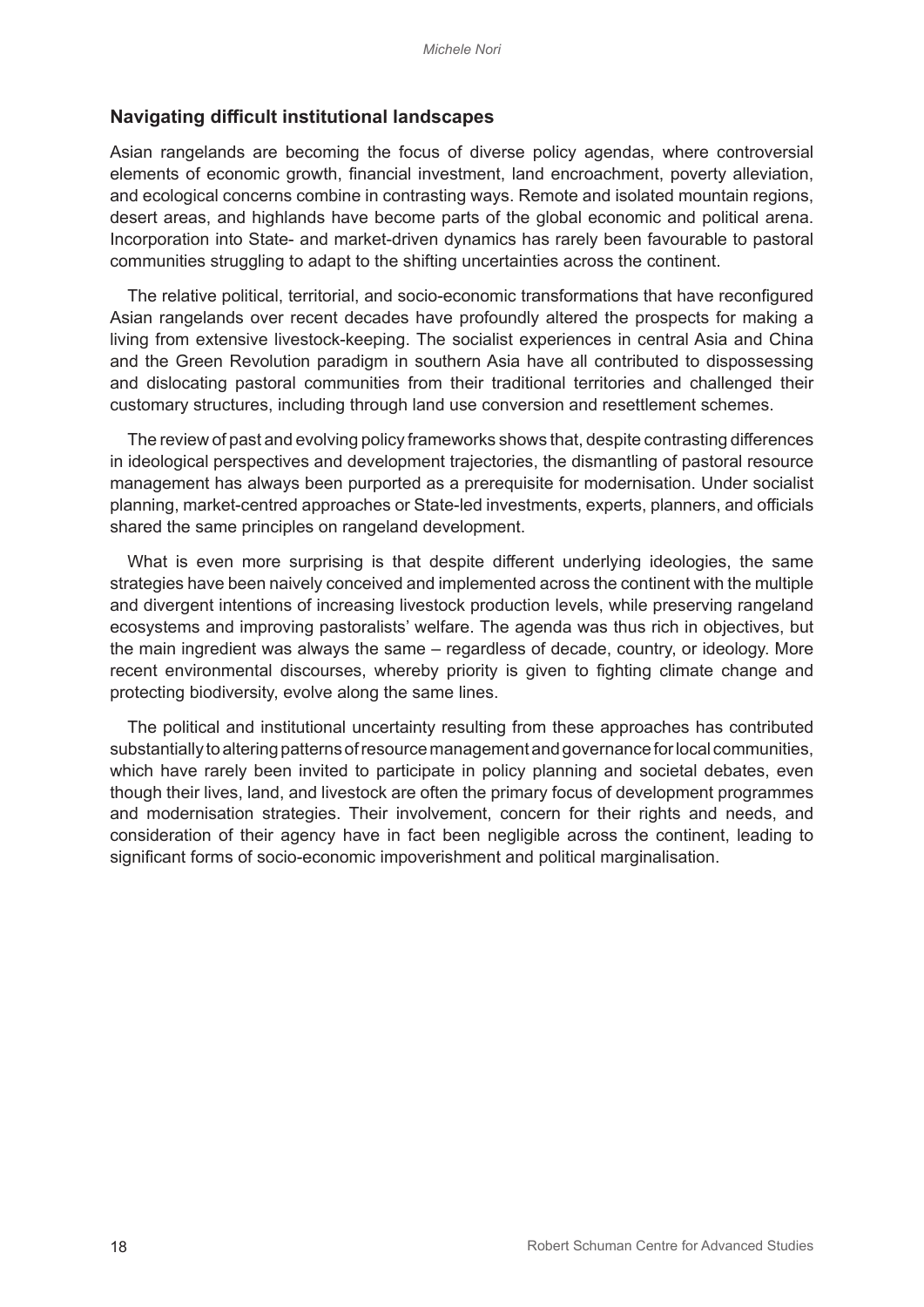## <span id="page-24-0"></span>**Bibliography**

- Agarwal B., 2010. Rethinking Agricultural Production Collectivities. *Economic and Political Weekly* 45/9:64-78.
- Agrawal A. and Saberwal Vasant K., 2004*.* Whither south Asian pastoralism ? An Introduction. *Nomadic Peoples* 8/2.
- Axelby R., 2016. Who has the Stick has the Buffalo: Processes of Inclusion and Exclusion on a Pasture in the Indian Himalayas. *South Asia Multidisciplinary Academic Journal* 13.
- Banks T., 2003. Community-based natural resource management among Kazaks in the Tian Shan and Altay Shan mountains of Xinjiang. Strategic innovations for improving pastoral livelihoods in the Hindu Kush-Himalayan Highlands. Volume 2: Technical Papers. Proceedings of an International Workshop in Lhasa, Tibet Autonomous Region, People's Republic of China, 12-19 May 2002.
- Bauer K. and Gyal H., 2015. Preface to Nomadic People on Tibetan resettlement. *Nomadic Peoples* 19/2.
- Bedunah D. *et al.* (eds.), 2006. *Rangelands of Central Asia: Proceedings of the Conference on Transformations, Issues, and Future Challenges*. Fort Collins, U.S. Department of Agriculture, Forest Service.
- Bruun O. and L. Narangoa. 2011. Mongols From Country to City: Floating Boundaries, Pastoralism And City Life In The Mongol Lands. Nias Press. Copenhagen.
- Chies M., 2018. Post-disaster development among Yushu periurban nomads: local agency, risk perception and legal framework (Qinghai Province, PRC). *Nomadic Peoples* 22/2.
- Fernández-Giménez M.E., Wang X.Y., Batkhishig B., Julia A.K., Reid R.S., 2012. Restoring community connections to the land: building resilience through community-based rangeland management in China and Mongolia. CAB International, Oxfordshire.
- Fernández-Giménez M.E., 2002. Spatial and Social Boundaries and the Paradox of Pastoral Land Tenure: A Case Study from Post-socialist Mongolia. *Human Ecology* 30 (1): 49-78.
- Fernández-Giménez ME.. and Allen-Diaz B., 1999. Testing a Non-equilibrium Model of Rangeland Vegetation Dynamics in Mongolia. *Journal of Applied Ecology* 36: 871-885.
- Gentle P. and Thwaites R., 2016. Transhumant Pastoralism in the Context of Socioeconomic and Climate Change in the Mountains of Nepal. *Mountain Research and Development* 36/2: 173-182.
- GoI, 2013. National Livestock Policy. Government of India, Ministry of Agriculture. Department of Animal Husbandry, Dairying & Fisheries. New Delhi.
- GoI, 2007. Scheduled Tribes and Other Traditional Forest Dwellers Act. Government of India, Ministry of Law and Justice. New Delhi<https://tribal.nic.in/FRA.aspx>
- [Gongbuzeren,](https://www.sciencedirect.com/science/article/abs/pii/S0743016719303420%22%20%5Cl%20%22!) [Zhongya Zhang](https://www.sciencedirect.com/science/article/abs/pii/S0743016719303420%22%20%5Cl%20%22!), [Junqian Wu,](https://www.sciencedirect.com/science/article/abs/pii/S0743016719303420%22%20%5Cl%20%22!) 2020. How do market-based rangeland institutional reforms affect herders engagement with credit loans within the pastoral regions of the Tibetan Plateau? *Journal of Rural Studies* 73:1-9 DOI: [10.1016/j.jrurstud.2019.11.015](https://doi.org/10.1016/j.jrurstud.2019.11.015)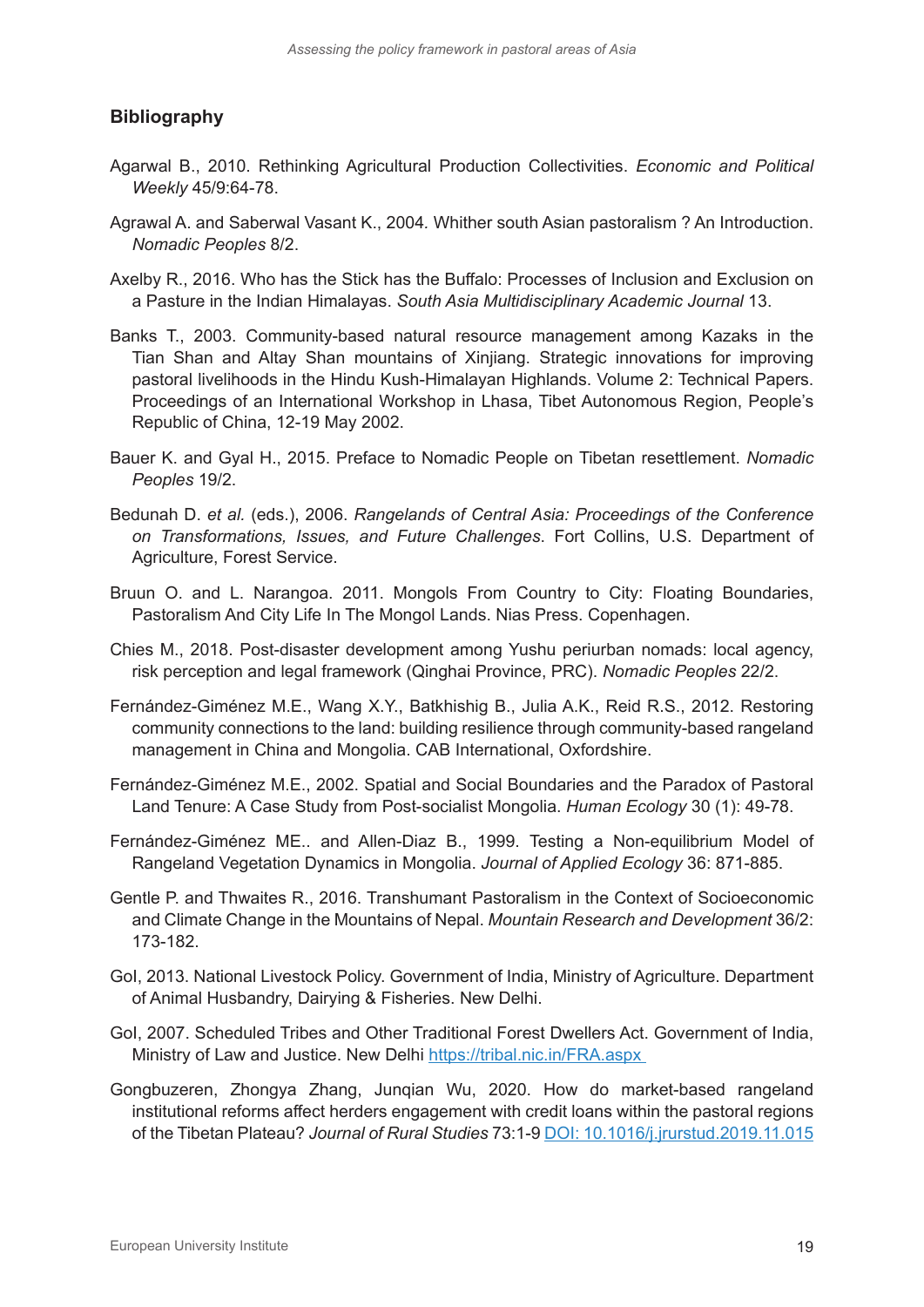- Gongbuzeren, Huntsinger L., and Li W., 2018. Rebuilding pastoral social-ecological resilience on the Qinghai-Tibetan Plateau in response to changes in policy, economics, and climate. *Ecology and Society* 23(2). [DOI: 10.5751/ES-10096-230221](https://doi.org/10.5751/ES-10096-230221)
- Gooch Pernille, 2004. Van Gujjar: the persistent forest pastoralists. *Nomadic Peoples* 8/2. Kerven C., Robinson S. and Behnke R., 2021. Pastoralism at Scale on the Kazakh Rangelands: From Clans to Workers to Ranchers. *Front. Sustain. Food Syst*. 4: 590-401. [DOI: 10.3389/fsufs.2020.590401](https://doi.org/10.3389/fsufs.2020.590401).
- Guha R., 1983. Forestry in British and post-British India: A historical analysis. *Economic and Political Weekly* 18/44:1882-1896.
- Harris R.B., 2010. Rangeland degradation on the Qinghai-Tibetan plateau: A review of the evidence of its magnitude and causes. *Journal of Arid Environments* 74: 1–12.
- ICIMOD, 2014. Hindu Kush Himalaya Region, Regional Information. [www.icimzod.org/?q=1137](http://www.icimzod.org/?q=1137 )
- IPCC, 2014. The Fifth Assessment Report (AR5). UN-Intergovernmental Panel on Climate Change. Geneva.<https://www.ipcc.ch/report/ar5/>
- Kavoori Purnendu S., 2007. Reservation for Gujars: A Pastoral Perspective. *Economic and Political Weekly*, September 22.
- Kerven C., Robinson S., Behnke R., Kushenov K., and Milner-Gulland, E. J., 2016. A pastoral frontier: from chaos to capitalism and the recolonisation of the Kazakh rangelands. *J. Arid Environ*. 12: 106–119. [DOI: 10.1016/j.jaridenv.2015.11.003](https://doi.org/10.1016/j.jaridenv.2015.11.003)
- Kerven C. *et al.*, 2012. Researching the Future of Pastoralism in Central Asia's Mountains: Examining Development Orthodoxies. *Mountain Research and Development* 32 (3): 368- 377.
- Kerven C., Steimann B., Ashley L., Dear C., Rahim I., 2011. Pastoralism and Farming in Central Asia's Mountains: A Research Review. Mountain Societies Research Centre.
- Kerven C, 2006. Review of the literature on Pastoral Economics and Marketing: Central Asia, China, Mongolia and Siberia. WISP, Nairobi.
- Kerven C., 2004. The influence of cold temperatures Kerven C., Channon J., and Behnke R., 1996. *Planning and Policies on Extensive Livestock Development in Central Asia.* Working Paper No. 91.
- Kreutzmann H., 2013a. The tragedy of responsibility in high Asia: modernizing traditional pastoral practices and preserving modernist worldviews. *Pastoralism: Research, Policy and Practice* 3:7.
- Kreutzmann H., 2013b. Transformation of high altitude livestock keeping in China's mountainous western periphery. *Études mongoles et sibériennes, centrasiatiques et tibétaine*s DOI:[10.4000/emscat](https://doi.org/10.4000/emscat).2141 <http://emscat.revues.org/index2141.html>
- Kreutzmann H., 2013c. Recent results from pastoralism research and development practice. In : *Études mongoles et sibériennes, centrasiatiques et tibétaines* DOI:[10.4000/emscat.](http://10.4000/emscat)2017 [http://emscat.revues.org/index2017.html](file://Users/diane/Documents/%20DIANE/%20WORK/PASTRES%203%20DEC21/%2522)
- Kreutzmann H. (ed.), 2012. Pastoral practices in High Asia, Advances in Asian Human-Environmental Research, Springer Science. [DOI:10.1007/978-94-007-3846-1\\_18](https://doi.org/10.1007/978-94-007-3846-1_18)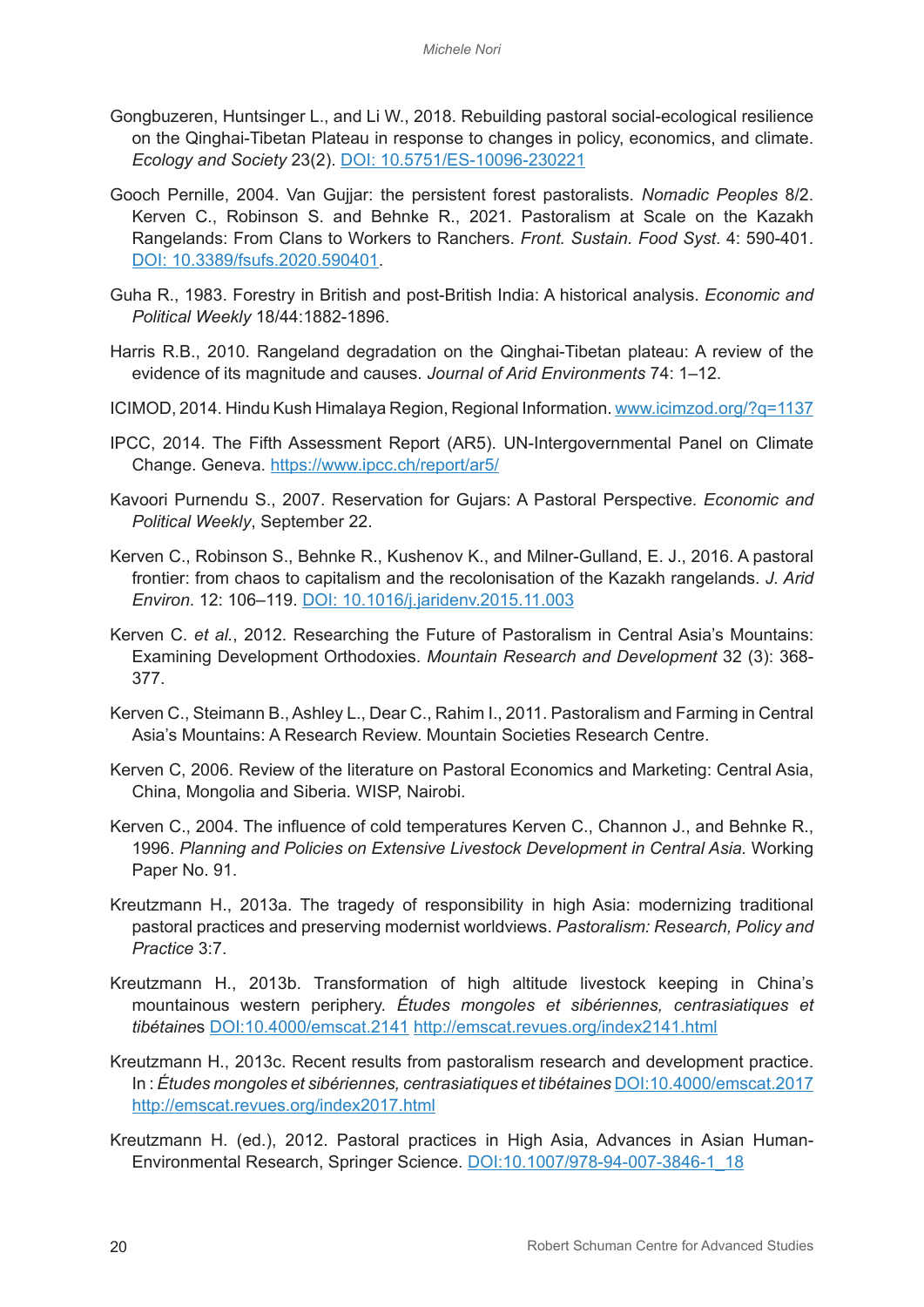- Kreutzmann H., 2011. Pastoral practices on the move. Recent transformations in mountain pastoralism on the Tibetan Plateau. In Kreutzmann H., Yong Y. and Richter J., (eds.) Regional Workshop in Lhasa 2010. Pastoralism and rangeland management on the Tibetan Plateau in the context of climate and global change. GIZ. Bonn.
- Kreutzmann H. and Schütte S., 2011. Contested commons. Multiple insecurities of pastoralists in north-eastern Afghanistan. *Erdkunde* 65/2:99-119.
- Kreutzmann H., 2004. Pastoral practices and their transformation in the north-western Karakoram. *Nomadic Peoples* 8/2: 54-88.
- Jenet A., Buono N., Di Lello S., Gomarasca M., Heine C., Mason S., Nori M., Saavedra R., 2016. *The path to greener pastures. Pastoralism, the backbone of the world's drylands*. Vétérinaires sans Frontiéres Intl. Bruxelles [http://vsf-international.org/ project/pastoralism](http://vsf-international.org/%20project/pastoralism-report/)[report/](http://vsf-international.org/%20project/pastoralism-report/)
- Li Yanbo, Gongbuzeren, and Li Wenjun, 2014. A review of China's rangeland management policies. IIED Country Report. IIED, London.<http://pubs.iied.org/10079IIED>
- Maru N., 2020. A relational view of pastoral (im)mobilities. *Nomadic Peoples* 24/2: 209-228.
- Mehta L., and Srivastava S., 2019. Pastoralists without pasture: water Scarcity, marketisation and resource enclosures in Kutch, India. *Nomadic Peoples* 23/2: 195–217.
- Mitra Monideepa *et al.*, 2013. A note on transhumant pastoralism in Niti valley, Western Himalaya, India. *Pastoralism: Research, Policy and Practice* 3/29.
- MoA, 2012. China National Grassland Monitoring Report of 2011. [http://www.agri.gov.cn/V20/](http://www.agri.gov.cn/V20/SC/jjps/201204/t20120409_2598547.htm) [SC/jjps/201204/t20120409\\_2598547.htm](http://www.agri.gov.cn/V20/SC/jjps/201204/t20120409_2598547.htm) - quoted in Li *et al.*, 2014.
- Murzakulova A., Mestre I., 2018. Border change and conflict: case of agropastoral communities in cross-border areas of Central Asia. In: Woertz E. and Zurayk R. (eds.), *Crisis and Conflict in the Agrarian World: An Evolving Dialectic*, CABI Publishing, Wallingford.
- Nori M., 2019. Herding through Uncertainties Regional Perspectives. Exploring the Interfaces of Pastoralists and Uncertainty. PASTRES and Robert Schuman Centre for Advanced Studies. Working Paper 2019/68. Global Governance Programme, European University Institute, Florence. <https://cadmus.eui.eu/handle/1814/64165>
- Nori M., 2008. Pastoral livelihoods on the Tibetan plateau. *Journal of Agriculture and Environment for International Development* 102/1-2.
- Nori M. and Davies J., 2007. Change of wind or wind of change? Climate change, adaptation and pastoralism. Report form an electronic conference. World Initiative for Sustainable Pastoralism, Nairobi [https://www.iucn.org/content/change-wind-or-wind-change-report-e](https://www.iucn.org/content/change-wind-or-wind-change-report-e-conference-climate-change-adapation-and-pastoralism)[conference-climate-change-adapation-and-pastoralism](https://www.iucn.org/content/change-wind-or-wind-change-report-e-conference-climate-change-adapation-and-pastoralism)
- Nori M., Sadaqat H. Hanjira, 2006. Buffalo hills. Rehabilitating livestock-based livelihoods in EQ-affected areas of Pakistan. Internal project report, FAO, Islamabad.
- Palden Tsering, 2018. The Role of Tibetan Buddhist Monasteries in Conservation and Development: The Case study of Shar Vod Monastery in Golok, Amdo Tibet, China. *Tibetology Study (Journal),* Sichuan University.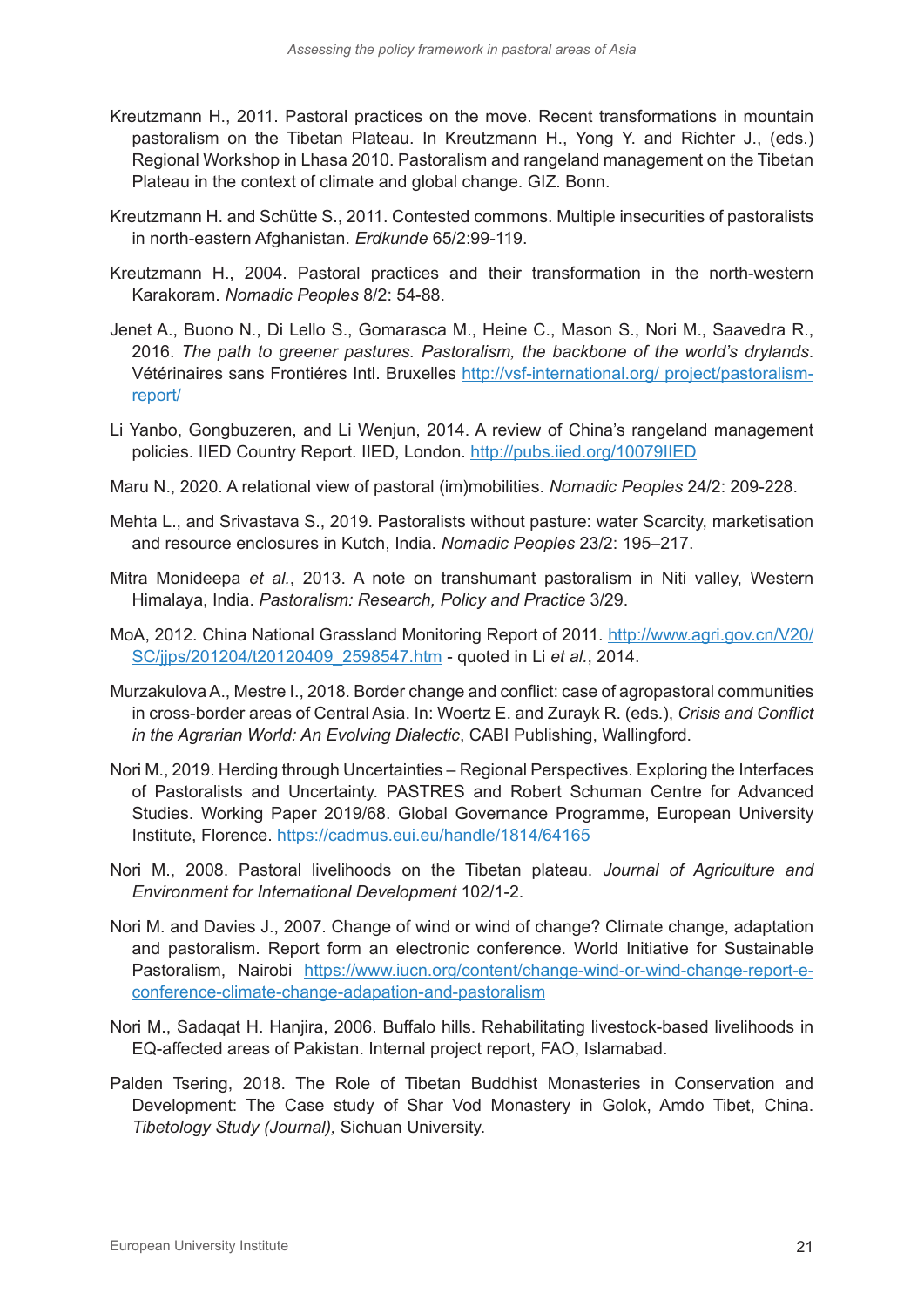- Ptackova J., 2011. Sedentarisation of Tibetan nomads in China: Implementation of the Nomadic settlement project in the Tibetan Amdo area; Qinghai and Sichuan Provinces. *Pastoralism: Research, Policy and Practice 1/4*.
- Robinson S. *et al.*, 2017. *Building* Robinson S., Jamsranjav C. and Gillin K., 2017. Pastoral property rights in Central Asia. Factors and actors driving the reform agenda. *Études rurales* 200: 221-245. [DOI: 10.4000/etudes rurales.11774](https://doi.org/10.4000/etudes rurales.11774 )
- Robinson S. *et al.*, 2012. Pastoral tenure in Central Asia: theme and variation in the five former Soviet republics. In Squires V., (ed.) Rangeland Stewardship in Central Asia. Balancing Improved Livelihoods, Biodiversity Conservation and Land Protection. Heidelberg, Springer: 329-274.
- Scoones I., 2021. Pastoralists and peasants: perspectives on agrarian change. The Journal of Peasant Studies 48/1: 1-47 [DOI: 10.1080/03066150.2020.1802249](https://doi.org/10.1080/03066150.2020.1802249)
- Sharma V. P., Köhler-Rollefson I. and Morton J., 2003. Pastoralism in India. A scoping study. DFID, New Delhi. [https://assets.publishing.service.gov.uk/media/57a08ce2e5274a31e00014fa/](https://assets.publishing.service.gov.uk/%20media/57a08ce2e5274a31e00014fa/ZC0181b.pdf) [ZC0181b.pdf](https://assets.publishing.service.gov.uk/%20media/57a08ce2e5274a31e00014fa/ZC0181b.pdf)
- Singh Navinder J. *et al.*, 2013. No longer tracking greenery in high altitudes: Pastoral practices of Rupshu nomads and their implications for biodiversity conservation. *Pastoralism: Research, Policy and Practice* 3/16. [DOI: 10.1186/2041-7136-3-16](https://doi.org/10.1186/2041-7136-3-16)
- Sheth A., 2021. The Maldhari, the State, the Market. A Study of Pastoralism in Transition. MA thesis in Environment and Development School of Human Ecology. Ambedkar University, Delhi.
- Singh A., 2017. From stewards to trespassers: pastoralist management of forest resources. In: Ahearn A., Sternberg T. with Hahn A (eds.). Pastoralist Livelihoods in Asian Drylands: Environment, Governance and Risk. The White Horse Press. Cambridgeshire.
- Sneath D., 1998. State policy and pasture degradation in Inner Asia. *Science* 281(5380):1147- 48.
- Spoor M. and O. Visser, 2001. The state of agrarian reform in the FSU. *Europe-Asia Studies (former Soviet Studies)* 5/6:885–901.
- Steinmann B., 2012. Conflicting Strategies for Contested Resources: Pastoralists' Responses to Uncertainty in Post-socialist Rural Kyrgyzstan. In: Kreutzmann H. (ed.), Pastoral practices in High Asia, Advances in Asian Human-Environmental Research. Springer Science. [DOI:](https://doi.org/10.1007/978-94-007-3846-1_8) [10.1007/978-94-007-3846-1\\_8.](https://doi.org/10.1007/978-94-007-3846-1_8)
- Takayoshi Yamaguchi, 2011. Transition of mountain pastoralism: an agrodiversity analysis of the livestock population and herding strategies in Southeast Tibet, China. *Human Ecology*  39(2):141-154
- Turner Matthew D., 2011. The New Pastoral Development Paradigm: Engaging the Realities of Property Institutions and Livestock Mobility in Dryland Africa. Society & Natural Resources. *An International Journal* 24/5: 469-484.
- World Bank, 2003. Impact of Institutional and Trade Policy Reforms: Analysis of Mongolia's cashmere sector. World Bank. Washington DC. [http://web.worldbank.org/archive/](http://web.worldbank.org/archive/website00519/WEB/OTHER/TRAIN-23.HTM) [website00519/WEB/OTHER/TRAIN-23.HTM](http://web.worldbank.org/archive/website00519/WEB/OTHER/TRAIN-23.HTM)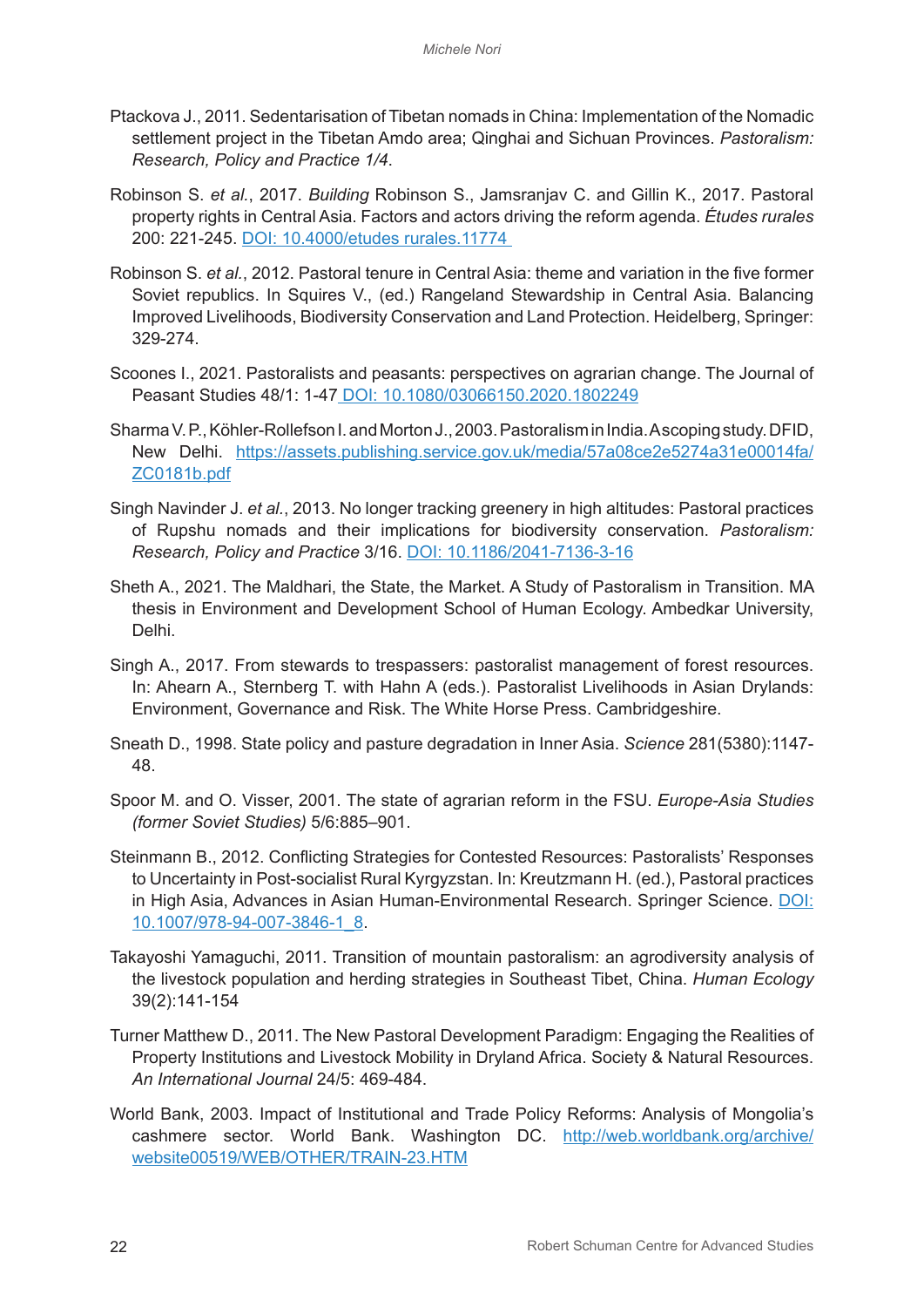- Yu L. and Farrell K. N., 2016. The Chinese perspective on pastoral resource economics: a vision of the future in a context of socio-ecological vulnerability*. Rev. Sci. Tech. Off. Int. Epiz.* 35/2:523-531.
- Zhang J., Huntsinger L., Li Yanbo and Li Wenju, 2018. Is Microcredit a form of risk for pastoral households of Inner Mongolia's semiarid rangelands? *Rangeland Ecology and Management*  71/3:382-388.



*Moving with the camp in Gujarat – Credit: Maru, PASTRES 2019*